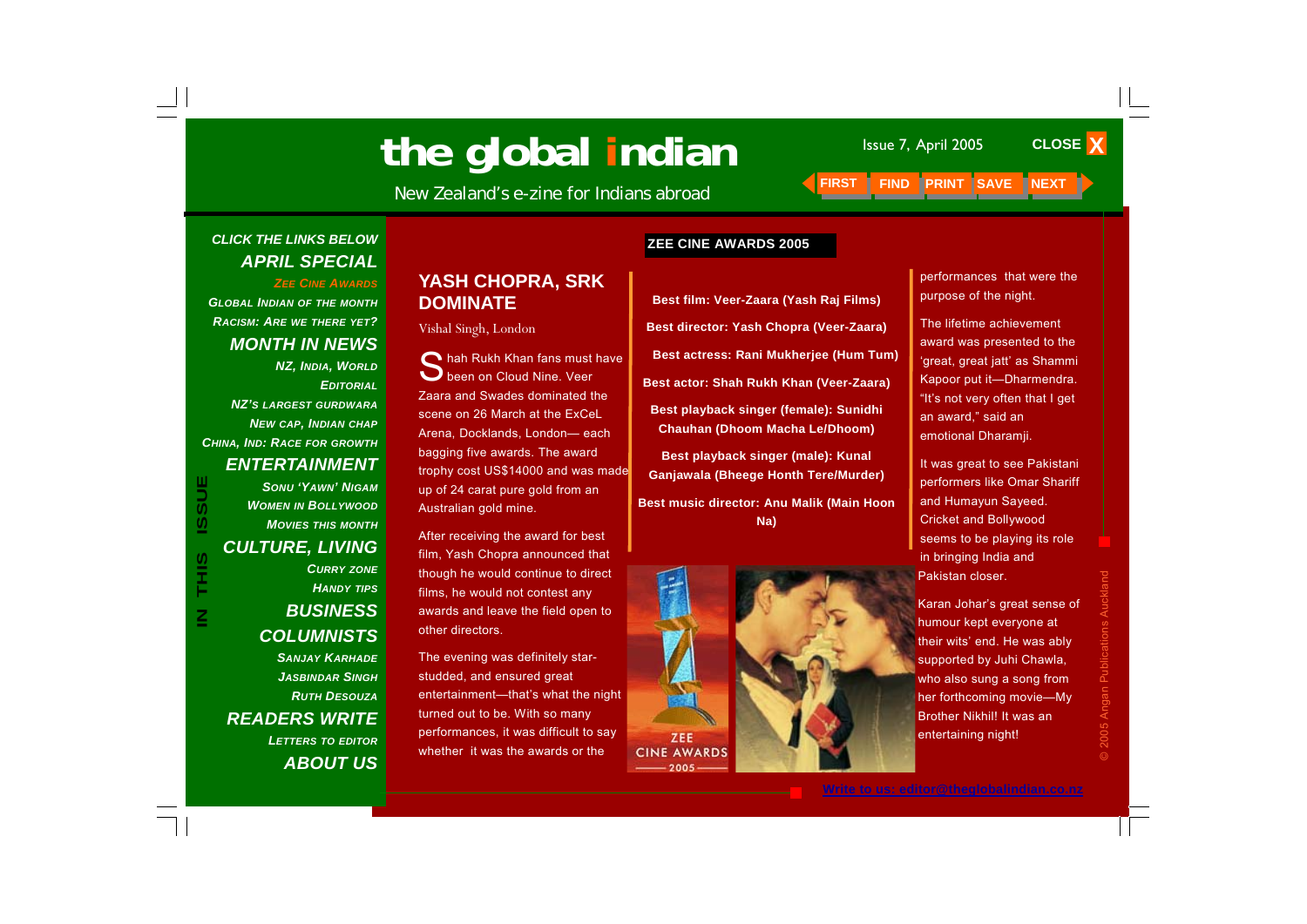#### **ISSUE THE MONTH A RACK FIND PRINT SAVE NEXT > CLOSE X**

#### *CLICK THE LINKS BELOW APRIL SPECIAL ZEE CINE AWARDS*

*GLOBAL INDIAN OF THE MONTH*

*RACISM: ARE WE THERE YET? MONTH IN NEWS* 

> *NZ, INDIA, WORLD EDITORIALNZ'S LARGEST GURDWARANEW CAP, INDIAN CHAP CHINA, IND: RACE FOR GROWTH*

#### *ENTERTAINMENT*

*SONU 'YAWN' NIGAMWOMEN IN BOLLYWOOD MOVIES THIS MONTHCULTURE, LIVING CURRY ZONE HANDY TIPS BUSINESS COLUMNISTS SANJAY KARHADEJASBINDAR SINGHRUTH DESOUZA*

*READERS WRITE LETTERS TO EDITOR ABOUT US*

) adio Tarana's Robert Khan is a proud founder<br>Noday. Tarana commands 5% of Auckland's mainstream radio market share, according to a recent AC Nielson survey. This is one of the milestones Auckland's ethnic radio station has achieved recently, following its major step to go 24/7 in June last year, and the launch of its webcast six months later. When The Global Indian approached Robert to profile him as The Global Indian of the Month, his natural question was, "Is this a Tarana profile or personal or both?" I said, "It's difficult to profile you or Tarana exclusive of each other." That's how Tarana and Robert have come to be known by in New Zealand's Indian community. "The growth over 10 years has been reflected in our rating. Change in the programme format has reflected in our rating," Robert comments when asked about the rating.

#### **"COMMUNITY SUPPORT IS IMPORTANT" – ROBERT KHAN**

#### **Vaibhav Gangan**

Tarana is ten years old now. Going back in time, how did the idea of starting an ethnic radio channel originate? "Business partner Harish Lodhia and I conceptualised the radio station. The idea was the result of a desire to provide something that was lacking in the market," Robert recalls.

*Continued...* 

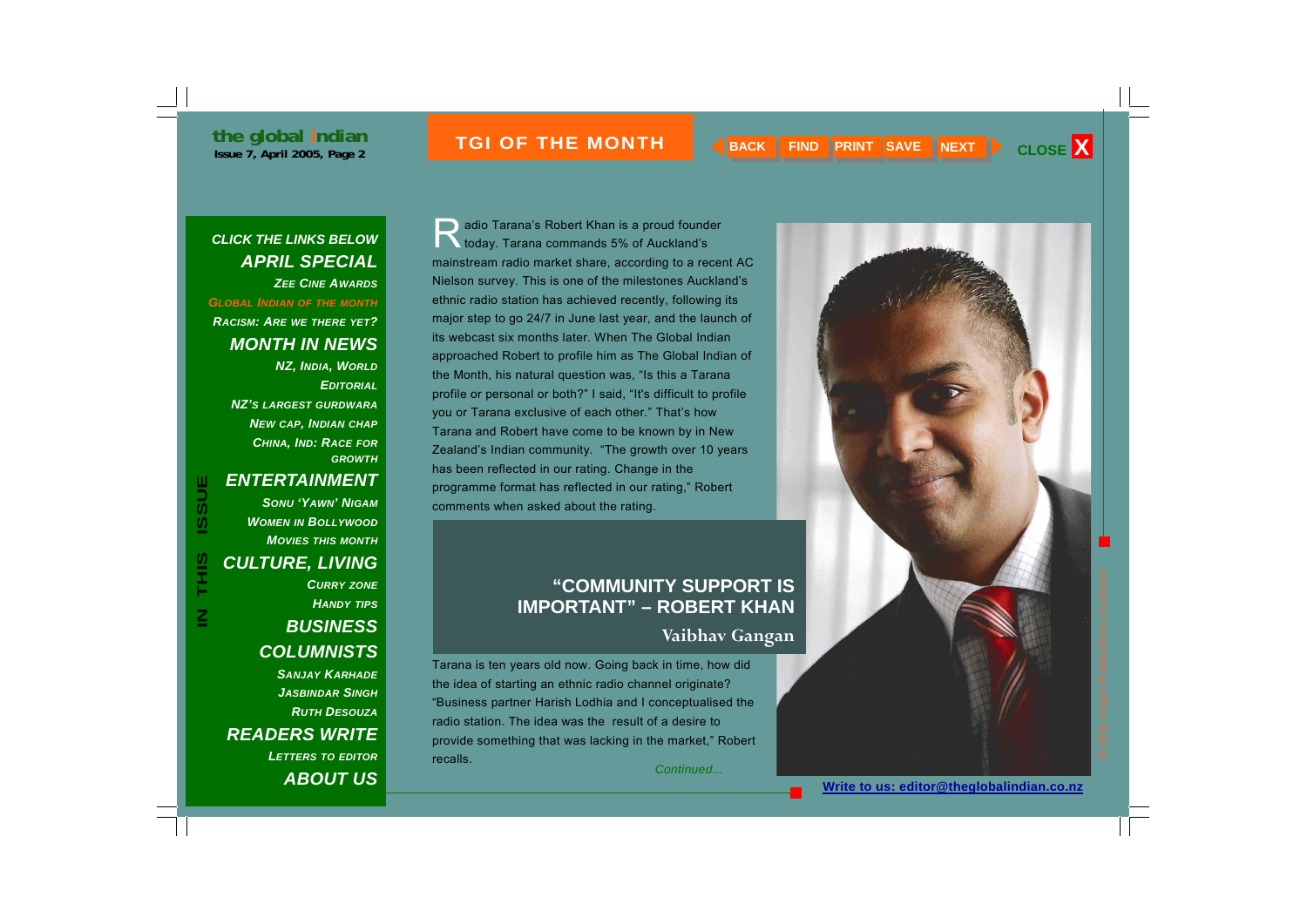#### *Continued... CLICK THE LINKS BELOW APRIL SPECIAL ZEE CINE AWARDS*

*GLOBAL INDIAN OF THE MONTH*

*RACISM: ARE WE THERE YET? MONTH IN NEWS* 

> *NZ, INDIA, WORLD EDITORIALNZ'S LARGEST GURDWARANEW CAP, INDIAN CHAP CHINA, IND: RACE FOR GROWTH*

**IN THIS ISSUE**

SIHT<br>T

≧

**ISSUE** 

*SONU 'YAWN' NIGAMWOMEN IN BOLLYWOOD MOVIES THIS MONTHCULTURE, LIVING CURRY ZONE HANDY TIPS BUSINESS COLUMNISTS SANJAY KARHADEJASBINDAR SINGHRUTH DESOUZAREADERS WRITE LETTERS TO EDITOR*

*ABOUT US*

Born in Suva, Fiji, Robert went to Suva's Maria Brother's High School and migrated to New Zealand in 1984 when he was only 13. "Education was my focus. Of course, I intended to complete my education and go back to Fiji," Robert explains. "But the coup in Fiji changed my plans and I stayed here." Robert was single-minded in completing his education. He graduated in Economics from the Auckland University, and then completed a postgraduate diploma in management. His pursuit of knowledge hasn't stopped even today. He wants to finish his incomplete masters in marketing and management.

After graduation, he went for his OE (overseas experience) to Holland and the UK and worked in the seafood industry for a year and a half as an international marketing manager. During university years, he was part of the founding team of Auckland Institute of Studies (AIS). "I set my foot in the entertainment industry when I started importing Bollywood movies and cassettes. I was later involved in sponsoring *Suhana Safar*, a weekly radio programme on Access Radio in Auckland. We stopped that programme after we launched Tarana in 1996," informs Robert.

Reflecting on his early years in New Zealand, growing in Auckland was not easy for a teenager without a family here as Robert recollects. "You learn a lot here. Cost of education for overseas students was very high. It was virtually impossible to get admission into courses one

wanted. New Zealand did not have the ethnic drive it has today." But the Indian values imbibed in the early childhood stood him in good stead. "My parents provided a good support system, not only financially but also in various other forms. Without their support, I would not have been here," he adds.

If family was supportive at home, Robert has been fortunate to have a talented team at work. "I have great internal infrastructure – key staff like Surya Patel, Hemant Parikh who have been with me right from the beginning. Pawanrekha, Paramjeet and Nirmaljeet have also been veteran staff. Community support is also important."

"Community" featured repeatedly in my discussion with Robert. As of March, Tarana Foundation has collected \$50,000 donation and with the government's dollar-fordollar contribution, the Foundation will donate \$100,000 towards tsunami charity. "As a radio station, we assist with everything from police matters, immigration, to sport and school events," he informs.

What's Robert's message for new migrants? "New migrants can rest assured that their culture is not lost in New Zealand. We preserve your culture and heritage. Indian network in New Zealand is far more established than many other Western countries, even if we are geographically further away from India."

Would you like to nominate someone as The Global Indian of the month? Just click below, and tell us.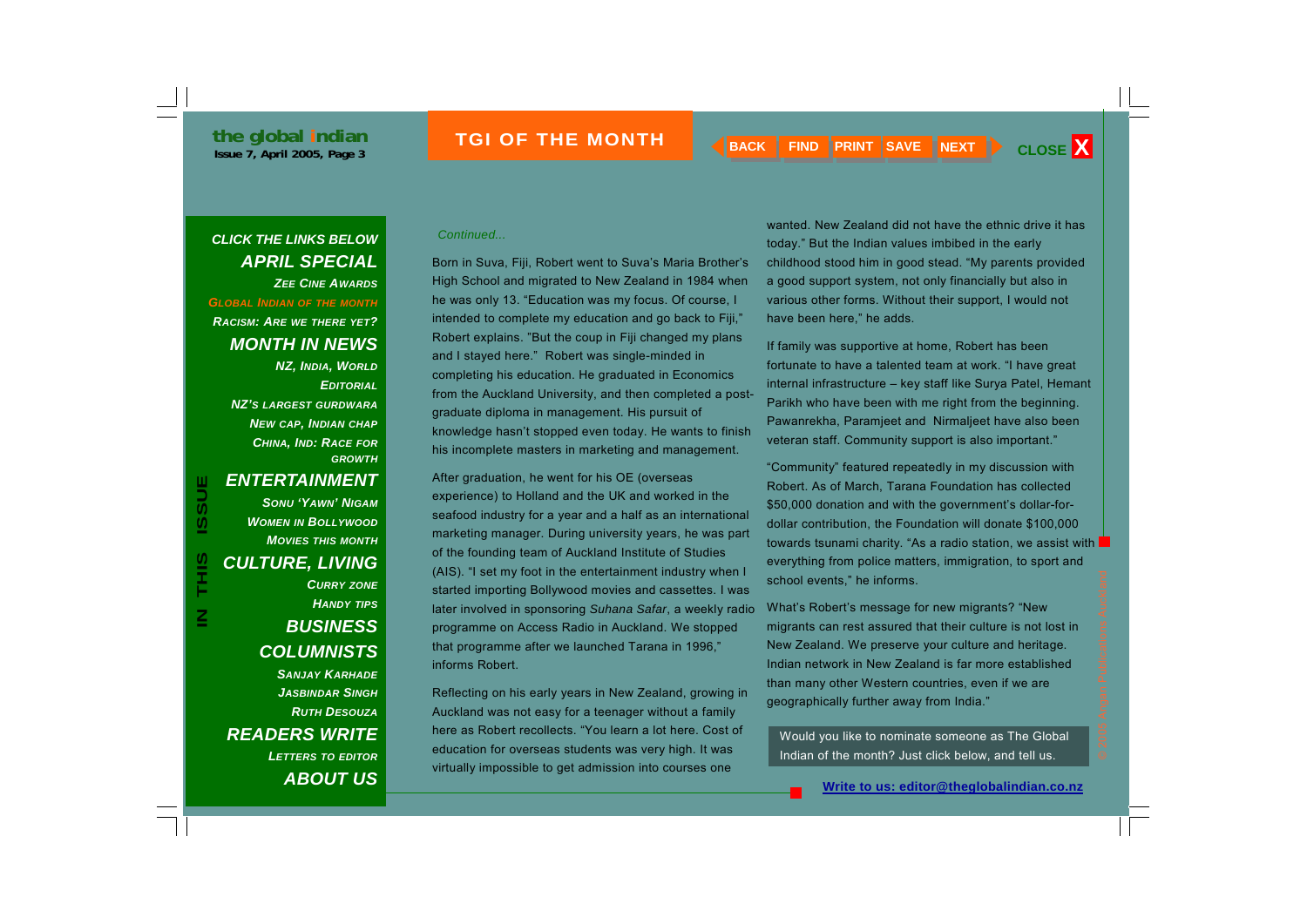*CLICK THE LINKS BELOW APRIL SPECIAL ZEE CINE AWARDSGLOBAL INDIAN OF THE MONTH RACISM: ARE WE THERE YET? MONTH IN NEWS NZ, INDIA, WORLD*

*EDITORIALNZ'S LARGEST GURDWARANEW CAP, INDIAN CHAP CHINA, IND: RACE FOR GROWTH*

≧

*ENTERTAINMENT SONU 'YAWN' NIGAMWOMEN IN BOLLYWOOD MOVIES THIS MONTH*

#### *CULTURE, LIVING CURRY ZONE*

*HANDY TIPS BUSINESS COLUMNISTS SANJAY KARHADEJASBINDAR SINGHRUTH DESOUZAREADERS WRITE LETTERS TO EDITOR ABOUT US*

### **ARE WE THERE YET?**

The Human Rights Commission last month released<br>*'Race Relations in 2004'*, a report on race relations in New Zealand in 2004. The report aptly summarises New Zealand's performance as a society with respect to race relations. Sadly, we did not fare very well as a multi-racial community last year (*see the box*).

Among the complaints of negative stereotypic assumptions, those that stood out included two complaints by Indian families who were refused accommodation because it was assumed that they would cook curry in their rooms; the Indian supermarket customers who were thought to be buying goods on special to "sell" at corner dairies; and a complaint by a young Muslim that he had been taunted at work about being a terrorist.

Interestingly, gravity of these incidents becomes clearer when seen in light of reduced migration from some countries. The number of residence approvals from the UK increased from 16% to 21%, while the numbers from India decreased from 16% to 8% . Numbers increased from the United States, South Africa and Zimbabwe. There were increases in approvals from Tonga (3% to 5%), Samoa (3% to 6%) and Fiji (5% to 6%).

On the positive side, Indian community is taking initiative to actively represent in various facets of the society. Readers will recollect that Mandeep Kaur (from Manurewa) graduated last year as the first Indian woman police officer in New Zealand. Of course, there's still some way to go!

#### **INCIDENTS OF RACISM IN 2004:**

Asian students being attacked in Christchurch (Christchurch Press, 3 April).

Skinheads taunting and attacking a group of Somali youth in Wellington (Dominion Post, 12 May).

Security guards threatening groups of M āori youth with trespass notices in a Hamilton mall (Waikato Times, 18 May).

Attacks on migrants in Palmerston North by suspected National Front members (Manawatu Standard, 30 June).

Desecration of Jewish graves in the Bolton Street and Makara cemeteries in Wellington and in Wanganui (July/August).

Racist taunts against a Fijian Indian owner driver by staff at a rail depot in Hamilton (Waikato Times,7 August).

Letters including pieces of pork sent to Muslim families in Wellington (September).

Attack on three Asian students in New Plymouth and on a M āori community leader who sought to intervene (Taranaki Daily News, 1 October).

Attack on Asian students at Mission Bay in Auckland (East Bays Courier, 6 October).

#### **Write to us: editor@theglobalindian.co.nz**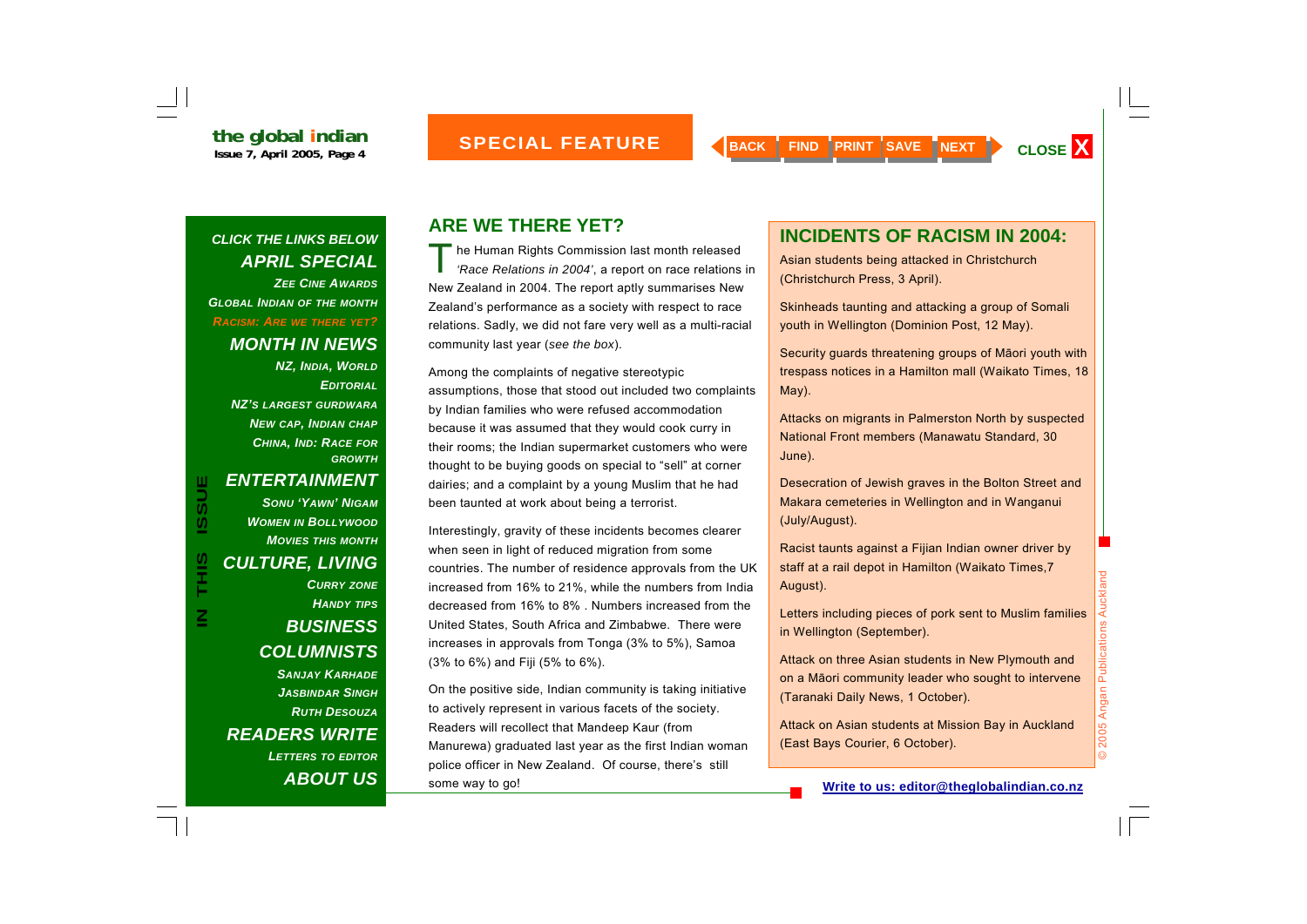

#### *CLICK THE LINKS BELOW APRIL SPECIAL ZEE CINE AWARDSGLOBAL INDIAN OF THE MONTH RACISM: ARE WE THERE YET? MONTH IN NEWS*

*NZ, INDIA, WORLD*

*EDITORIALNZ'S LARGEST GURDWARANEW CAP, INDIAN CHAP CHINA, IND: RACE FOR GROWTH*

≧

#### *ENTERTAINMENT*

*SONU 'YAWN' NIGAMWOMEN IN BOLLYWOOD MOVIES THIS MONTHCULTURE, LIVING CURRY ZONE HANDY TIPS BUSINESS COLUMNISTS SANJAY KARHADEJASBINDAR SINGHRUTH DESOUZAREADERS WRITE LETTERS TO EDITOR ABOUT US*

#### **NEW ZEALAND CONSUMING A REAL PROPERTY ASSESSED. INDIA**

#### **MIRCHEE TV EXPANDS HORIZONS**

AUCKLAND: Auckland's ethnic broadcaster, Mirchee TV, is set to become a 24/7 ethnic TV channel soon.

The increasing diversity of the population mix is an emerging trend of Auckland. "This brings the



need to appreciate and adapt to different cultures now making New Zealand their home and the issues that arise," Mirchee TV's website says. Mirchee Television is taking the lead in shaping this unique face of a culturally diverse Auckland by launching the first ever multi ethnic television broadcast centre based in Auckland. Mirchee's coverage will also encompass the island and Pacific population of New Zealand. Now that's the buzz!

#### **FACELIFT FOR AIRPORTS**

HYDERABAD: Indian Government has decided to develop international airports at Navi Mumbai, Pune, Goa and Ludhiana with public-private participation. "The Government would also upgrade and develop world-class air connectivity at 25 non-metros," Praful Patel, Minister of State for Civil Aviation, said after the foundation laying ceremony of the Rajiv Gandhi International Airport.

The State and Central Governments hold 13% stake each in the Rs 1418-crore project for the airport, to come up in Shamshabad, about 30 km from the heart of the city.

G.M. Rao, Chairman of GMR Group (airport's developer), said the airport would have the longest runway in India with a length of 4.26 km.

*Uma Kalivikodi, c2b2bnews*

#### **INDIANS DOMINATE GOOGLE CONTEST!**

BANGALORE: Indians don't really need to prove their technical prowess, but this one is not about the pros. Three Indians are among the top five winners of a contest organised by world's most successful search engine - yes, Google!

Google's third worldwide Google Code Jam contest was dominated by Indians, with Rajsekar Manokaran (Chennai), Nishant Redkar (Mumbai) and Sreeram Ramachandran (Singapore) winning the third, fourth and fifth places. Singapore's Ardian K Poernomo and Indonesia's Pascal Alfadian won the first and the second prize respectively.

The Indian winners received US\$5000, \$3000, and \$2000. There were 50 finalists.

The Google Code Jam 2004 was a way to find engineers with the programming skill to rewrite the world's information infrastructure.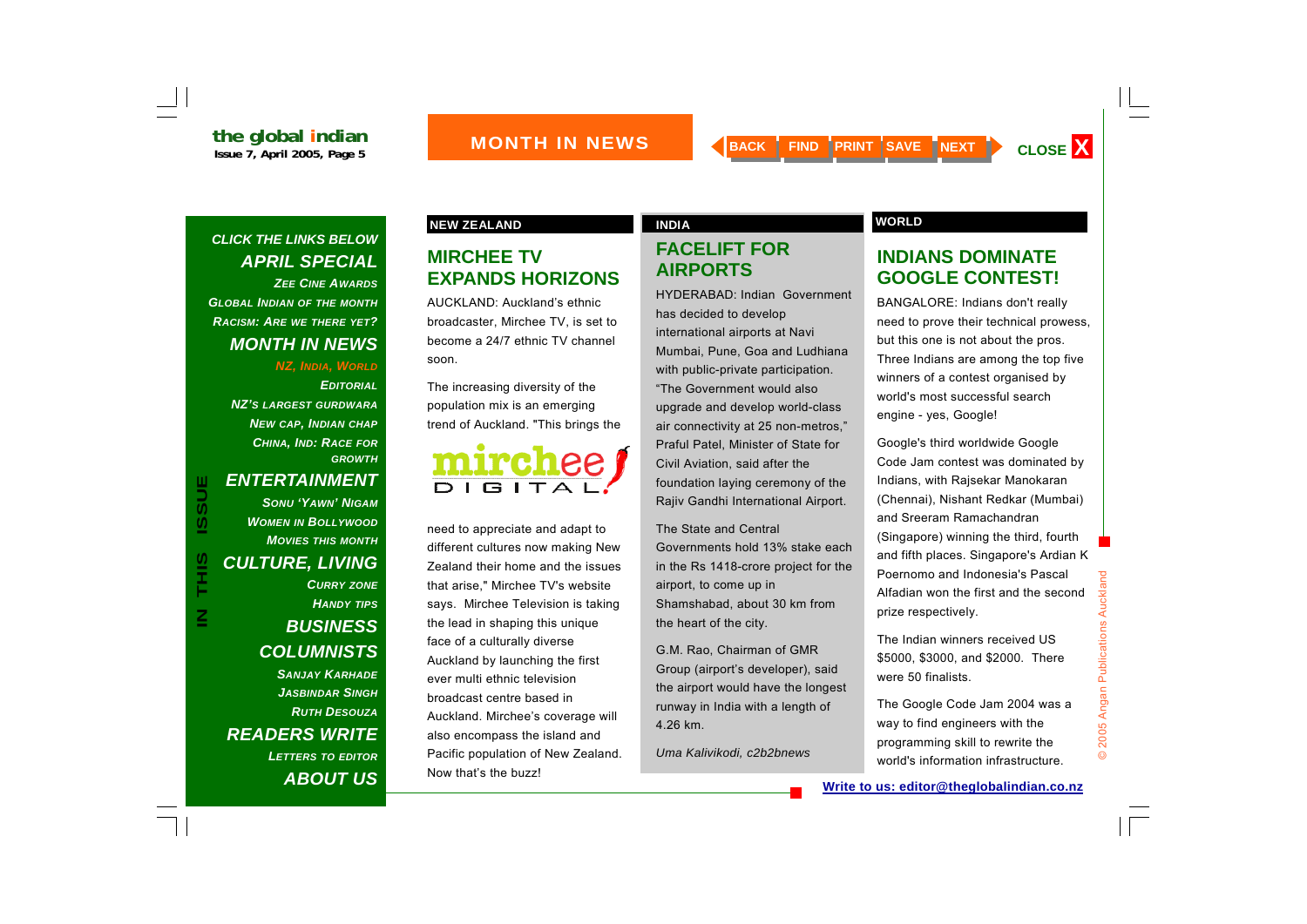#### **EDITORIAL**



#### *CLICK THE LINKS BELOW APRIL SPECIAL ZEE CINE AWARDS*

*GLOBAL INDIAN OF THE MONTH RACISM: ARE WE THERE YET? MONTH IN NEWS* 

> *NZ, INDIA, WORLD EDITORIAL*

*NZ'S LARGEST GURDWARANEW CAP, INDIAN CHAP CHINA, IND: RACE FOR GROWTH*

<u>Z</u>

#### *ENTERTAINMENT*

*SONU 'YAWN' NIGAMWOMEN IN BOLLYWOOD MOVIES THIS MONTHCULTURE, LIVING CURRY ZONE HANDY TIPS BUSINESS COLUMNISTS SANJAY KARHADEJASBINDAR SINGHRUTH DESOUZAREADERS WRITE LETTERS TO EDITOR ABOUT US*

#### **WHERE DO WE BELONG—INDIA OR NZ?**

Sangeeta Anand

**"A former TVNZ presenter, who has lived most of her life in New Zealand, has won the title of Miss India World 2005," said** *NZ Herald*  **on 31 March, following Femina Miss India contest that took place in Mumbai on March 27.** 

While global Indians in New Zealand maybe basking in the delight that the Ms India-World title was won by a former Miss India NZ, the reality surpassed all enthusiasm.

Members of New Zealand's Indian community contacted *The Global Indian* questioning why an overseas Indian has been given this title. It's more intriguing given the fact that the democratic Indian electorate did not spare even Italian-born Sonia Gandhi. At that level and stature Ms Gandhi deprived herself of the country's most coveted post, despite spending a major portion of her life in India. How



do we justify a run of the mill personality having resided in India reportedly for only first 12 months of her life, being far withdrawn from her culture except reportedly visiting India only once in the last 10 years, being selected to represent India?

To quote the rules of Femina Ms India competition, "The applicant is required to produce an age and nationality status proof. The applicant must be an Indian citizen and should have lived in India for a minimum period of one year." With these rules, the blame also

lies with the organisers, in addition to the participant. Sindhura's case is a unique example that amplifies the lacuna in the rules. Sindhura (her Westernised name is Sindy) has lived 19 of her 20 years' life in New Zealand. Ironically, her country of residence is New Zealand. She is educated in New Zealand, spent virtually all her life here, works here and then advocates that she is a core Indian at heart. And we thought Femina Ms India is conferred on the most beautiful woman IN India. Has the country of a billion ran out of talent and beauty that she has swallowed her pride and selected someone to represent the country who had walked out of the country years ago?

Our readers will recollect that last year's Ms India contest was also controversial when the title winner (Laxmi Pandit) handed back her crown after allegations that she pretended to be married to rent a flat in Mumbai.

While for some it's a moment to be proud of, many Indians in New Zealand are not impressed.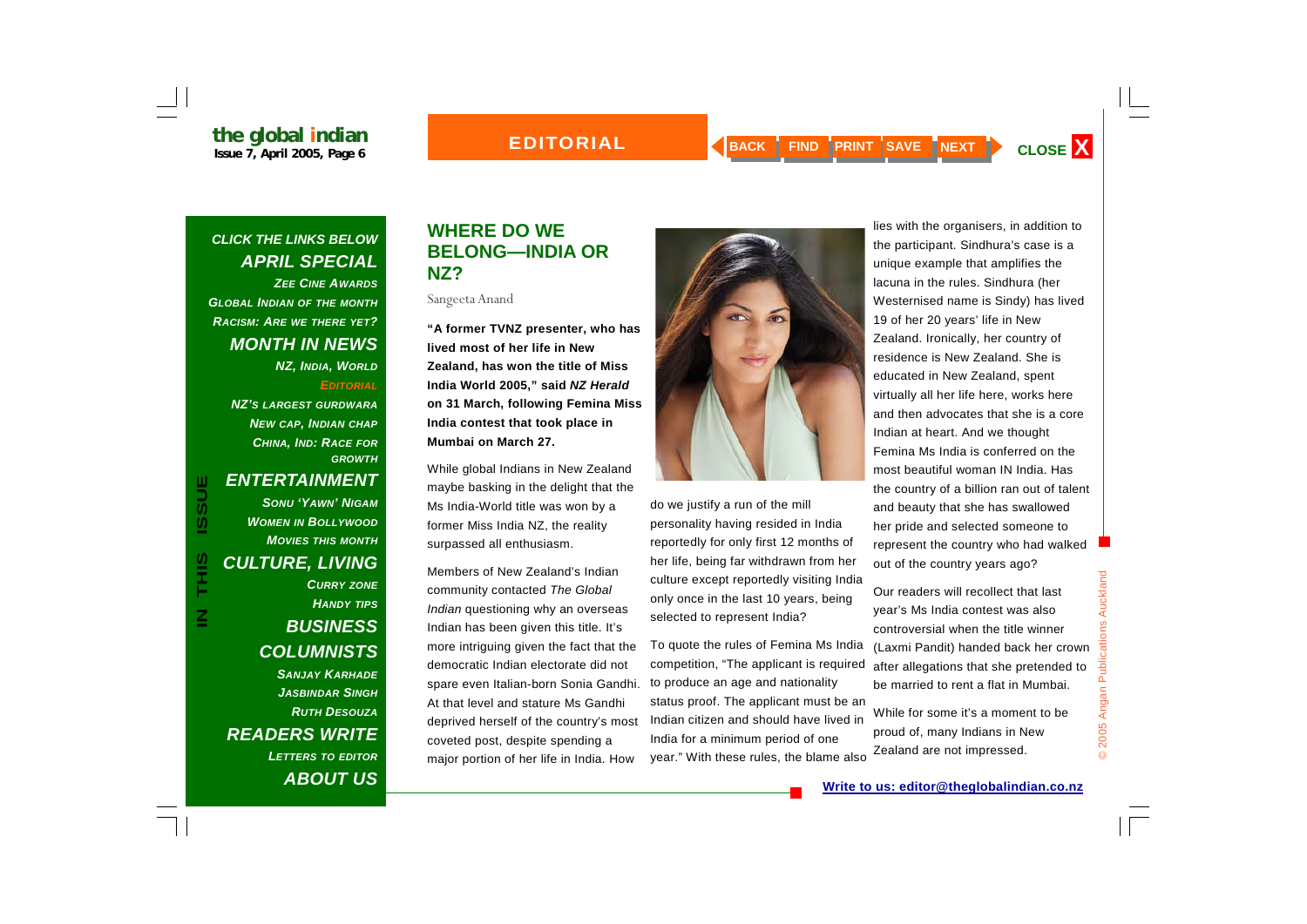

#### *CLICK THE LINKS BELOW APRIL SPECIAL ZEE CINE AWARDSGLOBAL INDIAN OF THE MONTH RACISM: ARE WE THERE YET?*

#### *MONTH IN NEWS*

*NZ, INDIA, WORLD EDITORIAL*

*NZ'S LARGEST GURDWARA*

*NEW CAP, INDIAN CHAP CHINA, IND: RACE FOR GROWTH*

#### *ENTERTAINMENT*

*SONU 'YAWN' NIGAMWOMEN IN BOLLYWOOD MOVIES THIS MONTHCULTURE, LIVING CURRY ZONE HANDY TIPS BUSINESS COLUMNISTS SANJAY KARHADEJASBINDAR SINGHRUTH DESOUZAREADERS WRITE LETTERS TO EDITOR*

*ABOUT US*

#### **NEW ZEALAND'S LARGEST GURUDWARA OPENED**



ow the Sikh community in New Zealand has something to be proud of— a new Gurdwara said to be New Zealand's largest. Here are some key facts:

New Zealand Prime Minister Helen Clark opened the \$5 million gurdwara in March. The gurdwara is a result of a year's planning and two years' construction.

The complex includes the new gurdwara sahib, a community library, a langar hall (dining hall), a modern kitchen, a Sikh museum and a playground. The gold-plated dome cost \$250,000.

Over 20,000 people attended the opening ceremony. Some 7000 devotees transferred the Holy Scripture Guru Granth Sahibji from the Otahuhu temple.

Where: Takanini, 27km south of Central Auckland. Contact: The New Zealand Sikh Society Ph: +64 9 276 9043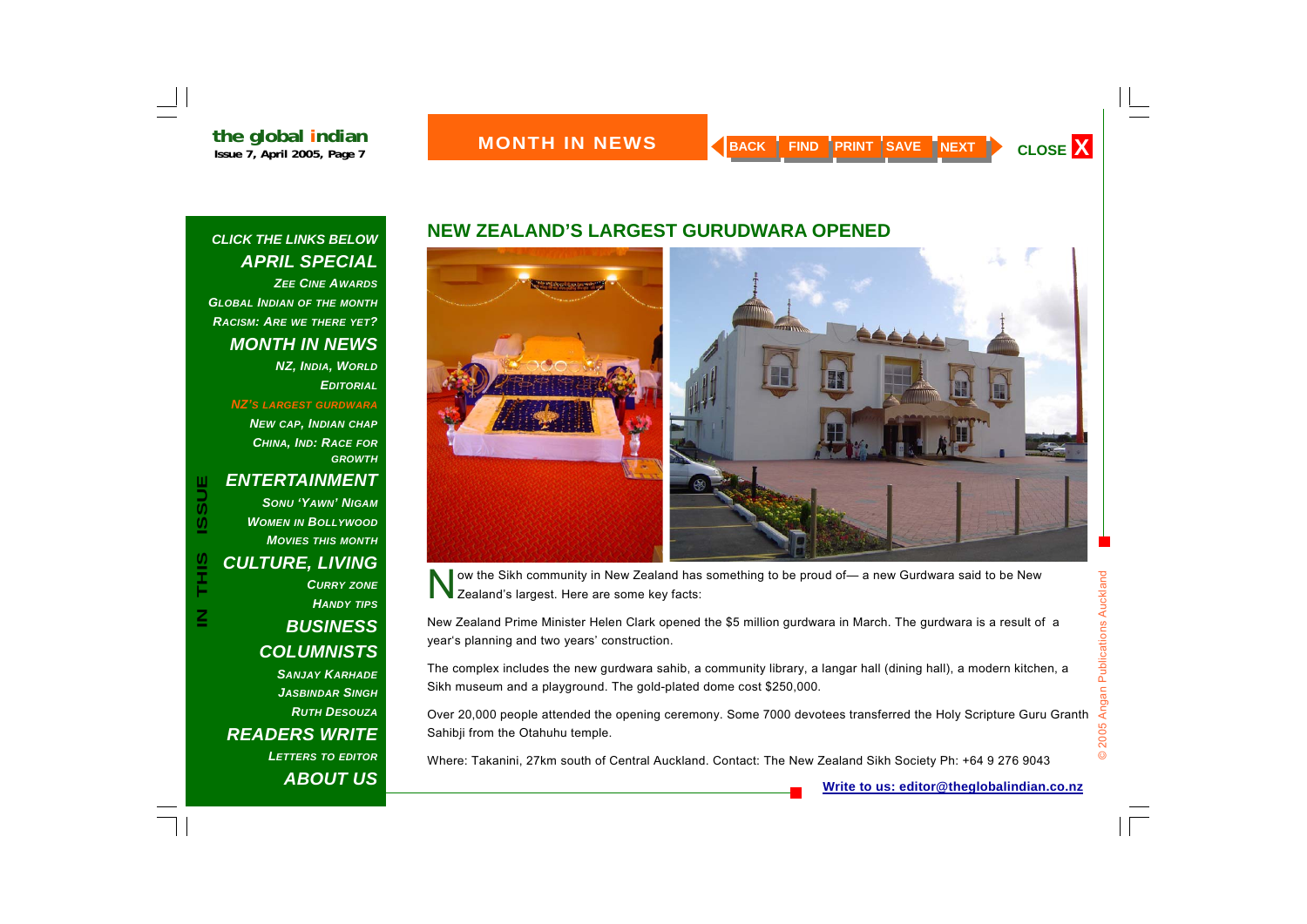#### *CLICK THE LINKS BELOW APRIL SPECIAL ZEE CINE AWARDSGLOBAL INDIAN OF THE MONTH*

*RACISM: ARE WE THERE YET? MONTH IN NEWS* 

*NZ, INDIA, WORLD EDITORIALNZ'S LARGEST GURDWARANEW CAP, INDIAN CHAP CHINA, IND: RACE FOR GROWTH*

#### *ENTERTAINMENT*

*SONU 'YAWN' NIGAMWOMEN IN BOLLYWOOD MOVIES THIS MONTHCULTURE, LIVING CURRY ZONE HANDY TIPS BUSINESS COLUMNISTS SANJAY KARHADEJASBINDAR SINGHRUTH DESOUZAREADERS WRITE LETTERS TO EDITOR ABOUT US*

### **YOUNG GLOBAL INDIAN the global indian**

#### **NEW CAP, INDIAN CHAP**

TGI correspondent

![](_page_7_Picture_13.jpeg)

Sanjay Patel (23), was<br>
Spart of the New Zealand men's hockey squad that played a fourtest home series against Malaysia in March. New Zealand drew the series (one draw 3-3, one loss

and one win). One game was abandoned because the turf was flooded. The test-series marked the beginning of a campaign that will culminate with the 2008 Beijing Olympics. "I wasn't expecting it. It was a lucky break," Sanjay says. The team trained for two hours, three nights a week along with morning gym sessions, as part of the preparation for the series.

Born and bred Aucklander, Sanjay started playing hockey when he was 7. "I was following my dad's passion for the game," Sanjay says. He seems to have inherited not only the passion but also some of the talent from his father. Ramesh Patel, Sanjay's father, played for New Zealand in three Olympic Games, and was part of the gold medal winning team at the 1976 Montreal Olympics. Sanjay played hockey throughout the age group levels for Auckland and was in the NZ U-18 team which played a test series against Australia. He also captained Auckland Grammar School's 1<sup>st</sup> XI Hockey team.

## Marketing professionals

We are looking for part-time marketing professionals for selling advertising space for The Global Indian, New Zealand's fastgrowing e-zine for the Indian community. You can be living anywhere in New Zealand, and work at your convenient time. Excellent commission rates. Choose your own hours, since this is a freelancing position. Great opportunity to earn and gain valuable New Zealand experience. Past experience and contacts preferred but not necessary. You must be permanent resident. Please email your CV at the earliest with "marketing professionals" in the subject line. No telephonic enquiries will be entertained.

### **The Global Indian, your partner for success**

**Email: jobs@theglobalindian.co.nz**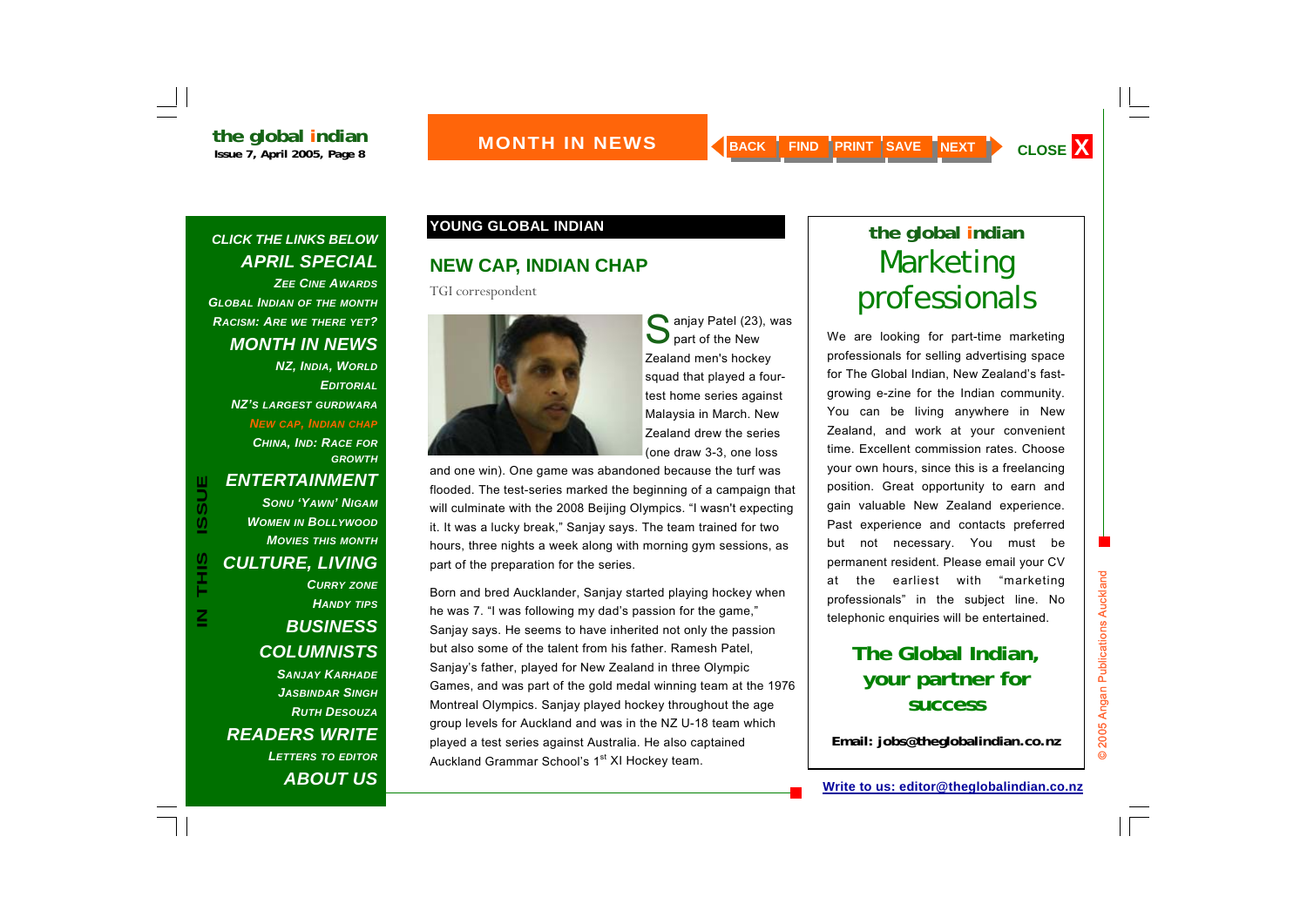![](_page_8_Picture_3.jpeg)

#### *CLICK THE LINKS BELOW APRIL SPECIAL ZEE CINE AWARDS*

*GLOBAL INDIAN OF THE MONTH RACISM: ARE WE THERE YET? MONTH IN NEWS* 

> *NZ, INDIA, WORLD EDITORIALNZ'S LARGEST GURDWARANEW CAP, INDIAN CHAP CHINA, IND: RACE FOR GROWTH*

 $\boldsymbol{\underline{Z}}$ 

#### *ENTERTAINMENT*

*SONU 'YAWN' NIGAMWOMEN IN BOLLYWOOD MOVIES THIS MONTHCULTURE, LIVING CURRY ZONE HANDY TIPS BUSINESS COLUMNISTS SANJAY KARHADEJASBINDAR SINGHRUTH DESOUZAREADERS WRITE LETTERS TO EDITOR ABOUT US*

#### **FOLLOWING CHINA INTO GLOBAL MARKETS?**

Tim Beal

**Summay of — Tim Beal :**

![](_page_8_Picture_13.jpeg)

N; Dastagir, S.M (eds)*, Managing Economic Liberalization in South Asia: Directions for the 21st Century*, New Delhi, Macmillan, 1998, 491-500

liberalisation of the foreign trade<br>sector has been seen as a cornerstone of the reform of the Indian economy. This has obvious parallels with China where Deng Xiaoping's policy of 'opening up to the outside world' saw a remarkable increase in foreign trade.

India is often compared with China, and with good reason. They are both huge countries and have been, through history, major centers of world differences between the two. In this civilisation. They both suffered under, and were transformed by, the impact of the outside world, especially during the period of Western ascendancy. The Republic of India and the People's Republic of China came into being within two years of each other and both embarked on a course of

*Dr Tim Beal is with the School of Marketing and International Business, at Victoria University of Wellington* 

planned development to restore their national economies. In particular they both emphasised import substitution and a policy of exporting in order to import goods and material needed for economic growth. Finally, they have both turned from planning and selfreliance to market-oriented and outward-looking policies. Comparative advantage has replaced self-sufficiency and they are both pursuing export-led growth.

However, although China and India are natural benchmarks for each

other, there are considerable context the PRC cannot be discussed in isolation from Taiwan and Hong Kong.

This paper is a preliminary investigation of the policies of India and the Chinese economies towards foreign trade and their experiences in exporting to global markets. It concludes that it seems unlikely that India will repeat the export growth of the PRC under the open door policy. The advantages that the PRC had, particularly the existence of Hong Kong and Taiwan, were unique and cannot be replicated.

It suggests that India should pay special attention to the quality of exports rather than the quantity and utilise the advantage it has of an elite which is more familiar with the outside world than the Chinese, particularly those from the PRC, and which sees English, that international business language, as its own. These could be considerable advantages as India strives to win global markets.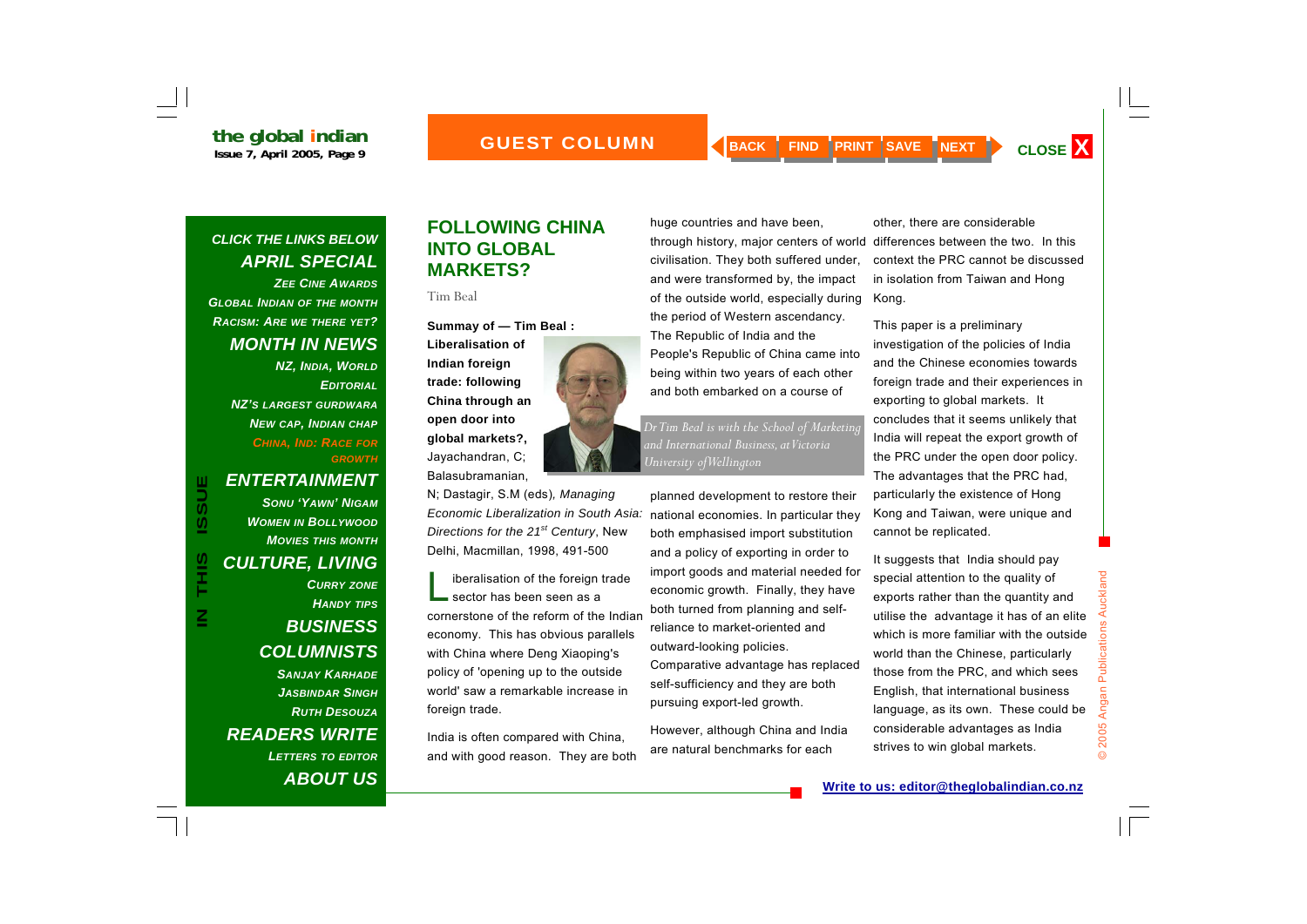#### **BOLLYWOOD**

### *CLICK THE LINKS BELOW APRIL SPECIAL*

*ZEE CINE AWARDSGLOBAL INDIAN OF THE MONTH RACISM: ARE WE THERE YET? MONTH IN NEWS* 

> *NZ, INDIA, WORLD EDITORIALNZ'S LARGEST GURDWARANEW CAP, INDIAN CHAP CHINA, IND: RACE FOR GROWTH*

#### *ENTERTAINMENT*

*SONU 'YAWN' NIGAMWOMEN IN BOLLYWOOD MOVIES THIS MONTHCULTURE, LIVING CURRY ZONE HANDY TIPS BUSINESS COLUMNISTS SANJAY KARHADEJASBINDAR SINGHRUTH DESOUZAREADERS WRITE LETTERS TO EDITOR ABOUT US*

#### **SONU 'YAWN' NIGAM**

![](_page_9_Picture_10.jpeg)

chairs at the stunning 2,256 tieredseat ASB auditorium - the largest of its kind in New Zealand. I wish I could write all this about the recent Sonu Nigam Live In Concert in Auckland.

Good things first. Organisers did a good job of putting together a great event – lovely venue, fantastic acoustics (shame we could not dance), systematic distribution of tickets, and on-time start! To complement it, Sonu's seven-member band was amazing! Each of them excelled in the instruments they played. They were very much in sync with the singers, which is difficult to achieve with a local band. Superb acoustics amplified the band's

performance, and I won't be surprised if the venue staff (non-Indian) wondered why such compelling music was played to a seated audience. Other singers, – Somia Rao, Nikita and Agam Kumar (Sonu's younger sister and father respectively), and a four-member dancers' group too added flavour.

Sonu is a gifted singer. In fact, he is probably one of the most talented and versatile singers of his contemporary lot. He has to his credit a diverse range of popular songs. As the concert matured, Sonu delivered a masterpiece, 'Kal Ho Na Ho'– ten on ten! It touched the heart of each and every soul in the auditorium. It was during his Pakistan concert when Sonu and his family survived a bomb blast that this song gained a special meaning for Sonu.

Then what went wrong? Sonu had all the good intentions. He improvised to please the audience. The result – he wasted time in spreading some humour. Other singers sang their part. Finally, Sonu could sing only 10-15

songs during the short, two-and-halfhour concert, and people were left hungry for his songs. "I was really looking forward to many great numbers from Sonu, but I was disappointed," a <sup>n</sup> attendee, Anil Sarathy said. Has success gone to his head? It will be cruel to say that. But he did behave like a star, or superstar. Otherwise how do you justify wanton crucification of successful numbers like "kambakht ishq"?

Sonu's Suva concert in Fiji coincided with an important Rugby game for Fiji. Blame it on coincidence or Fijians' sheer love for Rugby, many left Sonu Nigam's performance to crowd around a small TV outside the auditorium to watch the final of the Rugby Sevens World Cup. The following day was declared a public holiday to allow Fijians to celebrate Fiji's World Cup victory in Hong Kong. Incidentally, this was Sonu's first tour of Australia and New Zealand, whereas he has performed in Fiji previously.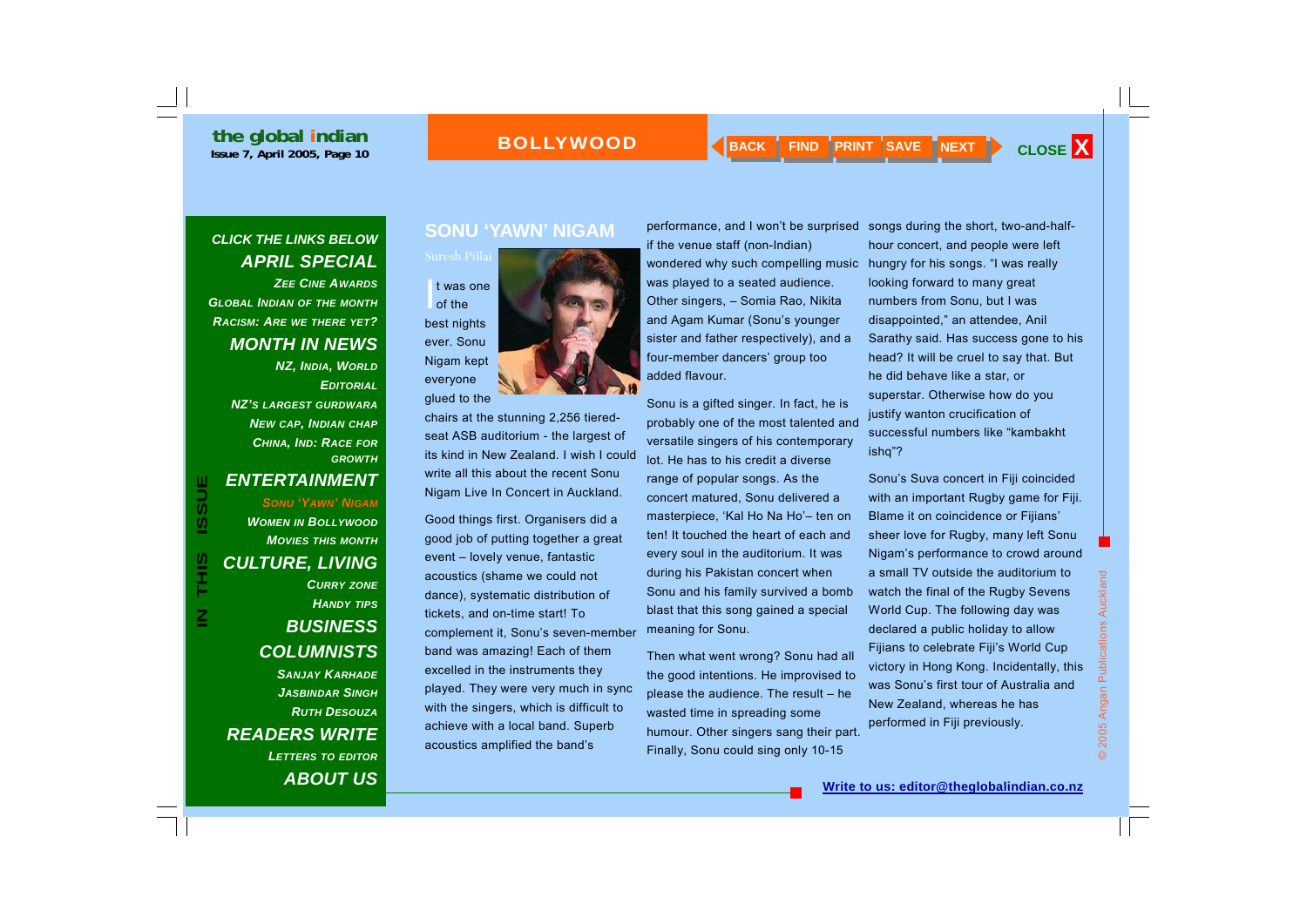#### **BOLLYWOOD**

#### *CLICK THE LINKS BELOW APRIL SPECIAL*

*ZEE CINE AWARDSGLOBAL INDIAN OF THE MONTH RACISM: ARE WE THERE YET? MONTH IN NEWS* 

> *NZ, INDIA, WORLD EDITORIALNZ'S LARGEST GURDWARANEW CAP, INDIAN CHAP CHINA, IND: RACE FOR GROWTH*

#### *ENTERTAINMENT*

*SONU 'YAWN' NIGAMWOMEN IN BOLLYWOOD MOVIES THIS MONTHCULTURE, LIVING CURRY ZONE HANDY TIPS BUSINESS COLUMNISTS SANJAY KARHADEJASBINDAR SINGHRUTH DESOUZAREADERS WRITE* 

*LETTERS TO EDITOR ABOUT US*

### **WOMEN IN BOLLYWOOD**

Jyothi Venkatesh, Feature Editor, Diaspora News Network

oday when Indian cinema is facing the challenge of the onslaught of Hollywood, especially in the field of culture, it is gratifying to note that women who direct

films in Bollywood are no longer referred disparagingly as "those women directors".

From Sai Paranjape (Katha, Sparsh etc) and Kalpana Lajmi (Ek Pal, Darmiyaan, Chingari etc) who were among the pioneers there has been a long list of

formidable names like Tanuja Chandra (Sunghursh, Film Star and now "Hope And A Little Sugar"), Revathy (Mitr and Phir Milenge), Pooja Bhatt (Paap), Farah Khan (Main Hoon Na), Shonali Bose (Amu), Leena Yadav (Shabd), Vinta Nanda (White Noise) and Radhika Rao, who is readying her debut venture "Lucky—No Time For Love" for release, they have come a long way.

Though Lajmi and Paranjape had spearheaded the movement, it took a long time for women directors to get recognition in a male dominated industry. It was only when Deepa Mehta earned international accolades with her debut venture Fire that credit was given where it is due. Mira Nair who had earlier made Mississippi Masala followed it up with films like Salaam Bombay and Monsoon Wedding. Pamela Rooks rose to fame with Betty and Her Children, The Last Train To Pakistan and

#### Dance Like A Man.

**Farah Khan** 

Pooja Bhatt cherishes the memory though Paap did not click at the box office. "I wouldn't say that women make better films because talent is something which you have

within you, whether you are a male or a female."

Farah Khan was apprehensive when she set out to make Main Hoon Na because she was not sure how the unit would react to a woman director but realised that "though Shah Rukh had reposed his full faith in me as a director, I had to crack the whip on the first day itself to make the unit realise that I know business and cannot be dismissed off as just a woman."

Revathy confesses that she knew that she had taken up a much more responsible job. "Direction is a kind of a high, a huge risk but I am enjoying every bit of it because basically I like responsibility. I like being the leader, instead of being led."

Shonali Bose is refreshingly candid. "It is a male dominated world, whether it is India or USA and males try to intimidate you over technicalities, if you happen to be a woman filmmaker. Yet I feel that women are far more sensitive and score when they make a film for the simple reason that filmmaking is all about emotions." **Shonali Bose is refreshingly candid. "It is a male**<br>dominated world, whether it is India or USA and males try<br>to intimidate you over technicalities, if you happen to be a<br>woman filmmaker. Yet I feel that women are far mor

All said and done, the Indian woman filmmaker has indeed made India proud by rising up the ladder on her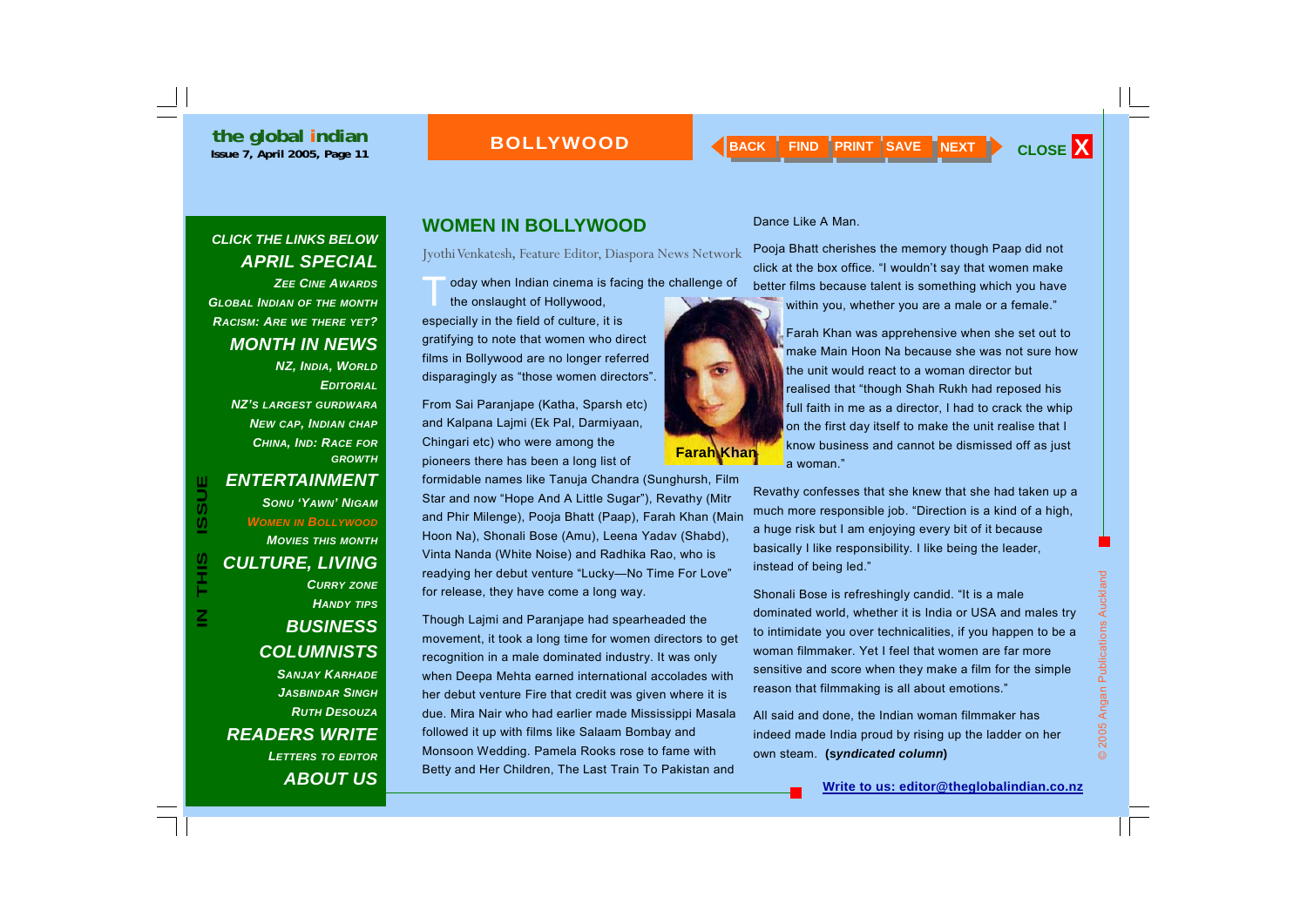#### **MOVIE GUIDE**

#### *CLICK THE LINKS BELOW APRIL SPECIAL ZEE CINE AWARDS*

*GLOBAL INDIAN OF THE MONTH RACISM: ARE WE THERE YET? MONTH IN NEWS* 

> *NZ, INDIA, WORLD EDITORIALNZ'S LARGEST GURDWARANEW CAP, INDIAN CHAP CHINA, IND: RACE FOR GROWTH*

 $\mathbf{\Xi}% _{M_{1},M_{2}}^{\ast}(\mathbf{r},t):=\left( \mathbf{\Pi}_{M_{1},M_{2}}^{\ast}(\mathbf{r},t)\right) ^{\ast}% \mathbf{\Pi}_{M_{1},M_{2}}^{\ast}(\mathbf{r},t)$ 

#### *ENTERTAINMENT*

*SONU 'YAWN' NIGAMWOMEN IN BOLLYWOOD MOVIES THIS MONTH CULTURE, LIVING CURRY ZONE HANDY TIPS BUSINESS COLUMNISTS SANJAY KARHADEJASBINDAR SINGH*

*RUTH DESOUZAREADERS WRITE LETTERS TO EDITOR ABOUT US*

![](_page_11_Picture_11.jpeg)

**BLACK**  Amitabh Bachchan, Rani Mukherjee Directed by Sanjay Leela Bhansali Career performances, unparalleled direction The Global Indian says: not to be missed! **PAGE 3**  Konkona Sen Sharma, Tara Sharma, Bikram Saluja, Sandhya Mridul Directed by Madhur Bhandarkar Innovative story-line, great cast Wish the music was better.

The Global Indian says: a breeze of fresh air

#### **WHAT'S HOT WHAT'S NOT**

#### **CHEHRAA**

Dino Morea, Bipasha Basu, Preeti Jhangiani

Directed by Saurabh Shukla

The Global Indian says: Avoid!

**SOCHA NA THA**  Abhay Deol and Ayesha Takia

Directed by Imtiaz Ali

Abhay Deol delivers an admirable performance but the story line does not support.

The Global Indian says: Less said the better!

#### **BEWAFAA**

Akshay Kumar, Kareena Kapoor, Sushmita Sen, Anil Kapoor & others

Directed by Dharmesh Darshan

Like other DD movies, this one boasts of superb choreography, music, and of course, direction. Falls short on uniqueness of story. (remake of 'Gumraah')

The Global Indian says: If nothing else to do!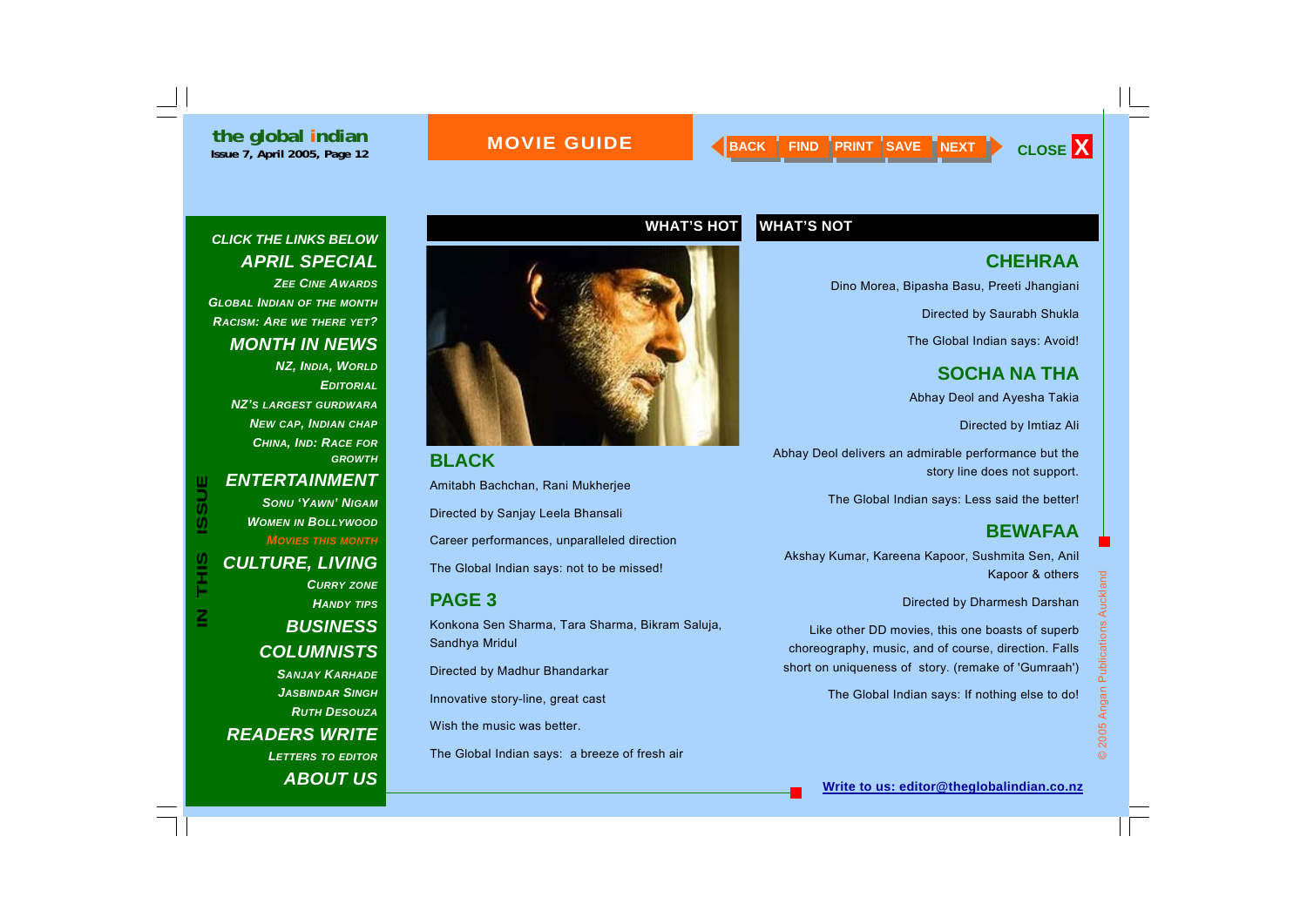#### *CLICK THE LINKS BELOW APRIL SPECIAL ZEE CINE AWARDSGLOBAL INDIAN OF THE MONTH RACISM: ARE WE THERE YET?*

*MONTH IN NEWS* 

*NZ, INDIA, WORLD EDITORIALNZ'S LARGEST GURDWARANEW CAP, INDIAN CHAP CHINA, IND: RACE FOR GROWTH*

#### *ENTERTAINMENT*

*SONU 'YAWN' NIGAMWOMEN IN BOLLYWOOD MOVIES THIS MONTHCULTURE, LIVING CURRY ZONE HANDY TIPS BUSINESS* 

*COLUMNISTS SANJAY KARHADE*

*JASBINDAR SINGHRUTH DESOUZAREADERS WRITE LETTERS TO EDITOR ABOUT US*

#### **ALU BAIGAN**

(Potatoes and eggplant - serves four)

#### **Ingredients**

1 large (or 500g) eggplant

2 large potatoes

1 medium onion

½ teaspoon chilli powder

1 teaspoon black mustard seeds, turmeric

2 teaspoons green herb stock, ground cumin,

ground coriander, crushed garlic, crushed ginger, garam masala, ajwain/cumin/caraway

¼ cup soy sauce, oil

![](_page_12_Picture_23.jpeg)

Cube the potatoes and eggplant into a bowl with cold water else the cut eggplant will turn brown. Slice the onions.

In a large pot, heat the oil and the black mustard seeds. Keep covered

*Ashok Kumar Parmar, 43, was born in Fiji and lives in Dunedin, New Zealand. For a profession, he develops software, and for a hobby, he experiments in the kitchen. When he is not writing software, he is writing recipes for the readers of The Global Indian.* 

and fry until the seeds pop (careful not to burn the seeds).

Add onions and sauté until tender. Add all the spices and fry for a few minutes.

Wash and drain the eggplant and add to the pot and fry for a few minutes. The eggplant will soak up all the oil so you can either add more oil or use a little water instead.

Add the potatoes and fry for a few minutes. Then cover with water and simmer for approximately 30 minutes or when the potatoes are fully cooked which will indicate that the eggplant is cooked as well. I like my eggplant to be completely mushy. Ideal with roti or rice and kadhri.

#### **QUOTE OF THE MONTH**

ENTERTAINMENT<br>
SONU 'YAWN' NIGAM<br>
WOMEN IN BOLLYWOOD<br>
WOMEN IN BOLLYWOOD<br>
MOVIES THIS MONTH<br>
MOVIES THIS MONTH<br>
CULTURE, LIVING<br>
CULTURE, LIVING<br>
CULTURE CURRY ZONE<br>
THANDY TIPS<br>
HANDY TIPS<br>
PUISINESS<br>
PUISINESS<br>
PUISINESS richest man, Lakshmi Mittal on his pre-marriage days.

![](_page_12_Picture_33.jpeg)

**Advertise in The Global Indian and see your revenues grow Contact Vaibhav Gangan 021 251 4924 Email: sales@theglobalindian.co.nz**

## **the global indian**

NZ's e-zine for Indians abroad

**Write to us: editor@theglobalindian.co.nz**

![](_page_12_Picture_38.jpeg)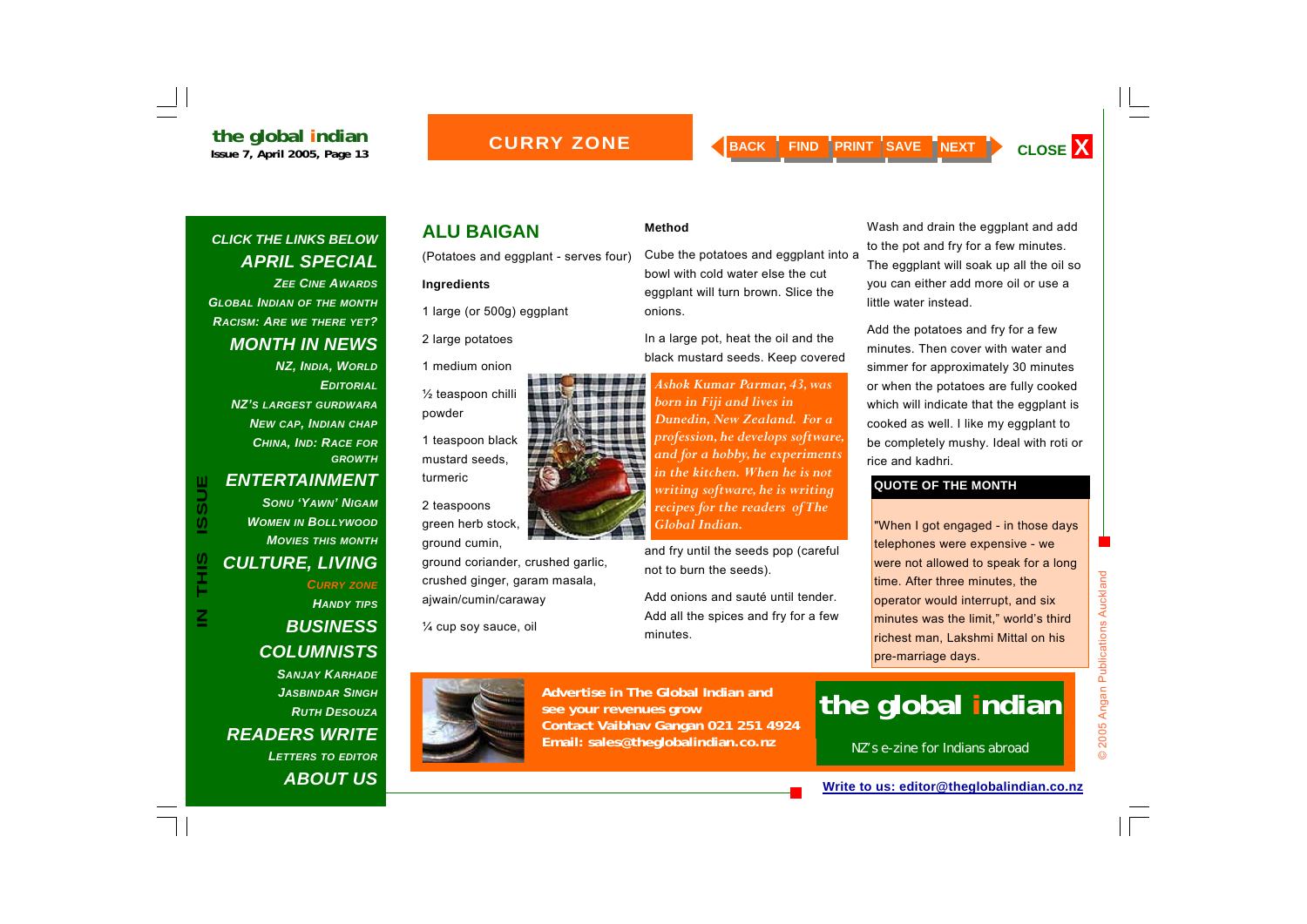#### *CLICK THE LINKS BELOW APRIL SPECIAL ZEE CINE AWARDSGLOBAL INDIAN OF THE MONTH RACISM: ARE WE THERE YET?*

*MONTH IN NEWS NZ, INDIA, WORLD EDITORIALNZ'S LARGEST GURDWARANEW CAP, INDIAN CHAP CHINA, IND: RACE FOR GROWTH*

### *ENTERTAINMENT*

*SONU 'YAWN' NIGAMWOMEN IN BOLLYWOOD MOVIES THIS MONTHCULTURE, LIVING CURRY ZONE HANDY TIPS*

*BUSINESS COLUMNISTS SANJAY KARHADEJASBINDAR SINGHRUTH DESOUZAREADERS WRITE LETTERS TO EDITOR ABOUT US*

#### **HANDY TIPS**

**To protect crystal wear,** never fill with ice and then add water, always pour water and add ice if needed. This will temper the crystal to the temperature change.

Even if you think its dishwasher safe, always hand wash your china and crystal. Use warm soapy water in a sink lined with a towel or placemat.

**Fill an old salt shaker** with baking soda and put it in the produce drawer of your refrigerator. The shaker won't take up as much room as a whole box and it will keep moisture to a minimum which will make your veggies last longer! No salt shaker? Just put a few paper towels in there to help keep moisture in check, just remember to change them every week or so.

**Dropped an egg?** Pour some salt over to solidify. When the slimy egg is hard, scrape it off of the fabric. Then mix a few squirts of dish soap, a couple tablespoons of baking soda and some cold water, dab the mixture into the fabric.

**A great stain fighter,** mix together two tablespoons of borax, 2 tablespoons of baking soda and a half a cup of cold water and keep it under the sink in a squirt bottle. This is a great solution for fighting stains like fruit juice, red wine, coloured alcohol and chocolate stains, squirt it on, rub it in and let it sit for an hour or so before washing.

*Contributed by Saral Pande* 

#### **No more waiting at transit airports**

![](_page_13_Picture_17.jpeg)

**Air India offers immediate connecting flights AI-NZ return fare from New Zealand to India** 

**NZ\$1499 + taxes with immediate connecting flights from Singapore** 

**Travel before 31 August 2005. Contact your bonded agent. A wide choice of destinations in India.** 

**Welcome home and feel the air of** 

![](_page_13_Picture_22.jpeg)

**6 FAI Building, 220 Queen Street, Auckland Phone: +64 9 3031301; 3034941 Fax: 303 1300 Email: airindia@xtra.co.nz www.airindia.com**

## ashasan Rainana

© 2005 Angan Publications Auckland

2005 Angan Publications Auckland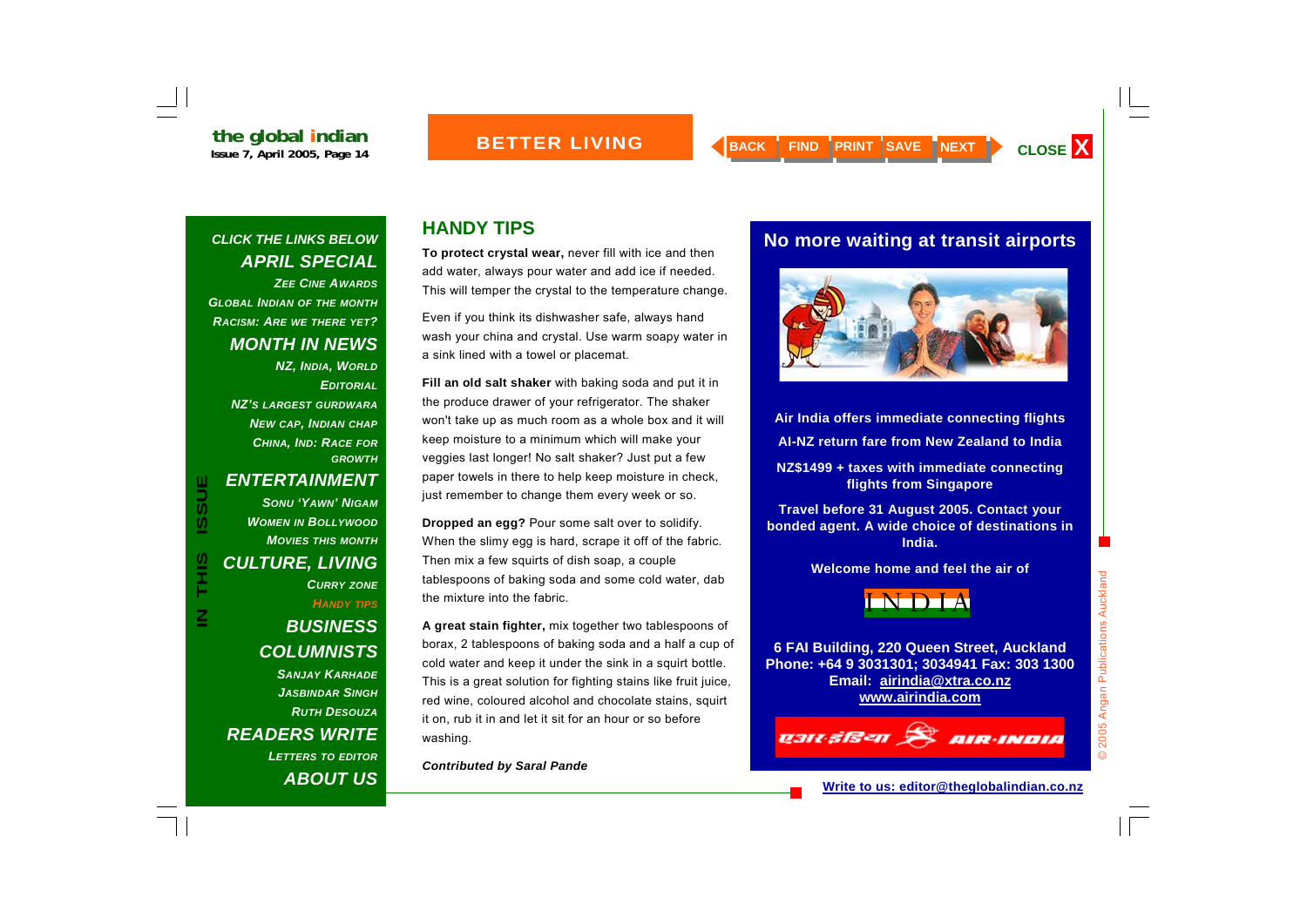#### *CLICK THE LINKS BELOW APRIL SPECIAL*

*ZEE CINE AWARDSGLOBAL INDIAN OF THE MONTH RACISM: ARE WE THERE YET? MONTH IN NEWS* 

> *NZ, INDIA, WORLD EDITORIALNZ'S LARGEST GURDWARANEW CAP, INDIAN CHAP CHINA, IND: RACE FOR GROWTH*

 $\boldsymbol{\mathsf{Z}}$ 

#### *ENTERTAINMENT*

*SONU 'YAWN' NIGAMWOMEN IN BOLLYWOOD MOVIES THIS MONTHCULTURE, LIVING CURRY ZONE HANDY TIPS*

#### *BUSINESS COLUMNISTS SANJAY KARHADEJASBINDAR SINGHRUTH DESOUZAREADERS WRITE LETTERS TO EDITOR ABOUT US*

#### **CROSS-CULTURAL COMMUNICATION**

#### TGI writer

This month, The Global Indian<br>spoke with Radio Tarana's Managing Director, Robert Khan and shared his insight into Tarana's business model and Robert's management philosophy.

#### **What is your leadership style?**

People-based. I am not a dictator-type leader and like to treat my fellow workers with dignity. I lead when required and perform when needed. Leadership is different for every organisation.

#### **What were the constraints that you faced?**

First, radio privacy – illegal operation of radio stations. Thankfully, government addressed the issue. Second, gaining recognition for Tarana as an ethnic radio station. Many factors like education, release of our ratings, and accreditation to BBC, Voice of America have all

helped in addressing this issue. These **What are your future plans?** 

factors have given us a lot of standing.

#### **What factors influenced your decision to be an entrepreneur?**

I am an ideas-based person and very much a goal achiever. I can go back to a corporate working environment if get the right position. But I don't believe in a nine-to-five job. As an entrepreneur, I have the satisfaction of knowing that it's not only conceptualised but also driven by me.

#### **Would you describe yourself as risk-taker?**

One needs to take risks, but I am conservative in my approach.

#### **How has being from Fiji helped you in getting where you are?**

I came here when I was 13, so I have spent most of my time in New Zealand. This is my country. Language, cross-cultural communication, cultural understanding have benefited me on account of my Fiji background.

Our forward-looking approach guides our strategic goals. We work on a three-year strategy. I would like to keep them to myself at this stage, but I can say they are growth-based. Don't expect us to stand around in the same position and wait – we are continuously planning ahead and growing. Our growth over the last three years reflects this attitude. It's not about being on air and expecting everybody to listen – it's about what you can deliver.

![](_page_14_Picture_27.jpeg)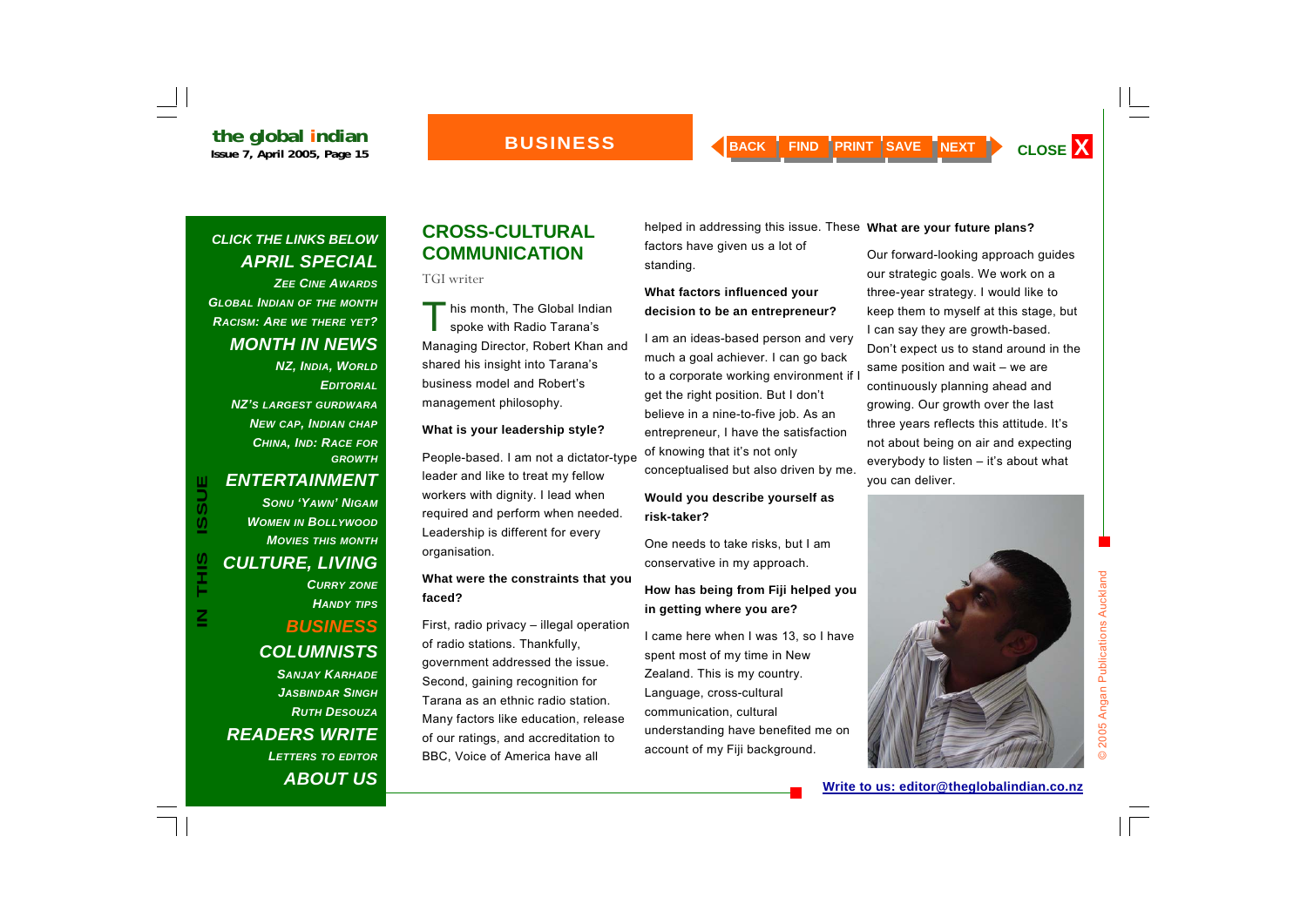#### **SIGHTSCREEN**

*CLICK THE LINKS BELOW APRIL SPECIAL ZEE CINE AWARDSGLOBAL INDIAN OF THE MONTH RACISM: ARE WE THERE YET?* 

*MONTH IN NEWS* 

*NZ, INDIA, WORLD EDITORIALNZ'S LARGEST GURDWARANEW CAP, INDIAN CHAP CHINA, IND: RACE FOR GROWTH*

#### *ENTERTAINMENT*

*SONU 'YAWN' NIGAMWOMEN IN BOLLYWOOD MOVIES THIS MONTHCULTURE, LIVING CURRY ZONE HANDY TIPS BUSINESS COLUMNISTS SANJAY KARHADEJASBINDAR SINGHRUTH DESOUZAREADERS WRITE* 

*LETTERS TO EDITOR ABOUT US*

#### **ANIL 'JUMBO' SUCCESS STORY!**

ne day I heard the Almighty say, "If you missed the sunrise this morning, I will create another one for you tomorrow". See, how tolerant He is! He continues to create 'sunrises' day in and day out for lesser mortals! I have never seen Him. However, I have witnessed a few creators in flesh and blood. Most importantly, all of them have been as tolerant. One of them is Anil Kumble! He was the unsung hero of India's victory in the second test against Pakistan in Kolkata in March.

Anil never enjoyed many backers. He faced – and lionheartedly at that – all his detractors. Right from the day – August 9, 1990 – when he stepped on to the Old Trafford

![](_page_15_Picture_13.jpeg)

IN THIS ISSUE AND SONU 'YAWN' NIGAM<br>
CULTURE, LIVING<br>
CULTURE, LIVING<br>
CULTURE, LIVING<br>
CULTURE, LIVING<br>
CURRY ZONE<br>
HANDY TIPS<br>
THE Global Indian on the current<br>
CURRY ZONE<br>
HANDY TIPS<br>
THE SUIRINESS<br>
THE SILINESS<br>
THE SI

greens to play his first test - against England, very few saw the 'sunrise'. He had to be forbearing and create more and more sunrises for those who kept missing them!

And just for the record, Anil has to his credit, in his 15 years' career so far, 460 wickets in 94 test matches with 29 five-wickets-in-an-innings hauls – a feat Shane Warne achieved in his 112th test. As far as 10-wicket hauls are concerned, Kumble has 7 in 94 tests and Warne has 8 in 122 tests. Today, Anil is the fifth most successful bowler in

test cricket behind Shane Warne (576), Muttiah Muralitharan (532), Courtney Walsh (519) and Glenn McGrath (492).

![](_page_15_Picture_18.jpeg)

The Kumble story  $-$  in a nutshell  $$ is that of sheer hard work; that of a man who is all fired up from within to deliver. The focus has been very Bhagvadgeeta-like…*'Karamanye Vadhika Raste, Ma Faleshu Kadachana*' (Keep working hard without expecting the moolah). He never takes a dig at his detractors even after delivering the most enviable performance. The breed is rare.

Sourav Ganguly hit the nail where it should be when he said, "I don't think he needs anyone's comments. He is nearing 500 and will probably get 600". What

Sourav perhaps meant was, whatever Kumble has achieved is thanks to his own hard work and complete dedication which was driven entirely by his own sweat, blood and, of course, the broken jaws! The success is Kumble's very own and let him enjoy, rejoice and savor the same!

By the way, lesser mortals can keep missing the sunrises; Kumble will keep creating them tolerantly!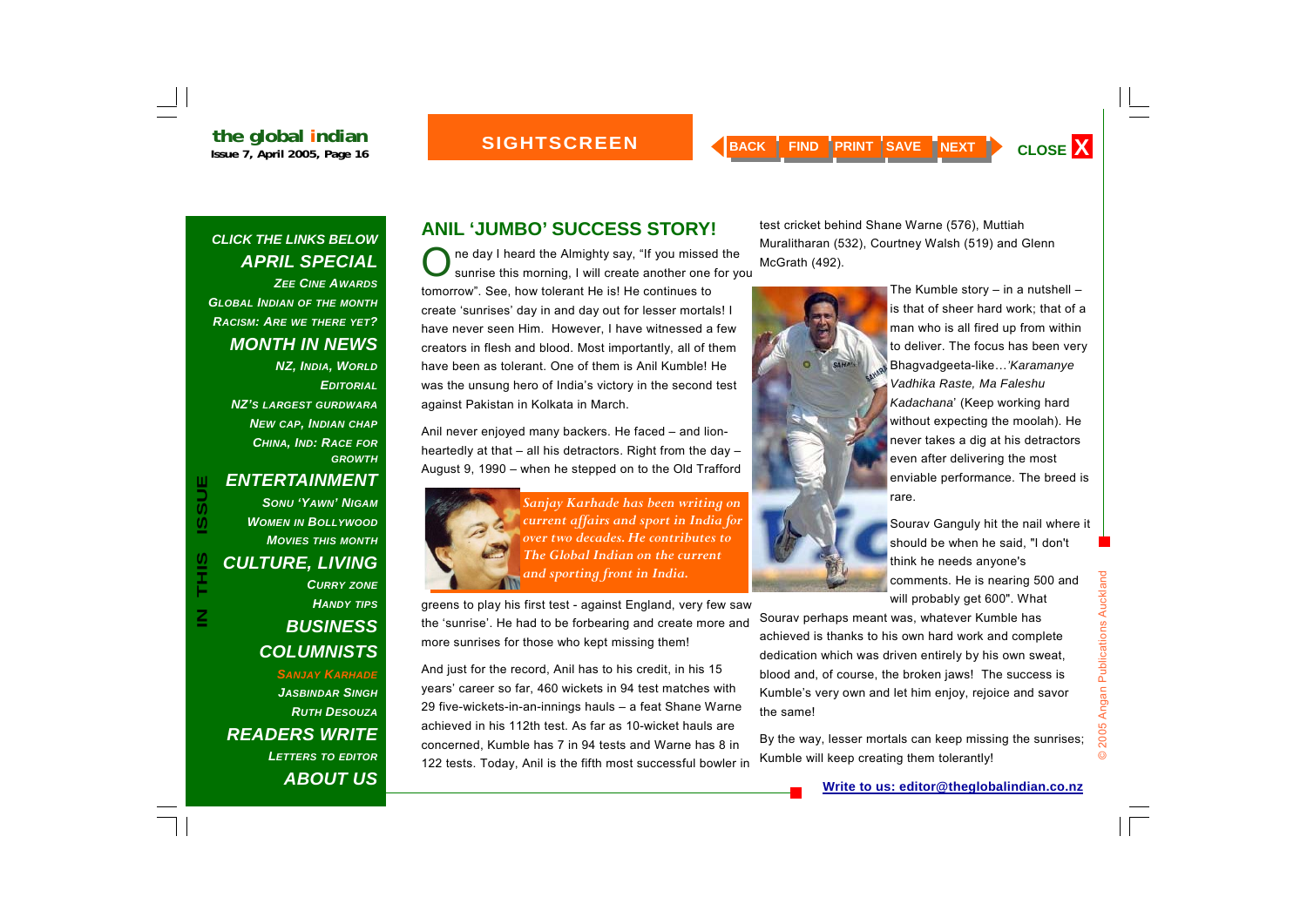#### *CLICK THE LINKS BELOW APRIL SPECIAL ZEE CINE AWARDSGLOBAL INDIAN OF THE MONTH*

*RACISM: ARE WE THERE YET? MONTH IN NEWS* 

> *NZ, INDIA, WORLD EDITORIALNZ'S LARGEST GURDWARANEW CAP, INDIAN CHAP CHINA, IND: RACE FOR GROWTH*

 $\boldsymbol{\underline{Z}}$ 

#### *ENTERTAINMENT*

*SONU 'YAWN' NIGAMWOMEN IN BOLLYWOOD MOVIES THIS MONTHCULTURE, LIVING CURRY ZONE HANDY TIPS BUSINESS COLUMNISTS SANJAY KARHADEJASBINDAR SINGHRUTH DESOUZAREADERS WRITE LETTERS TO EDITOR ABOUT US*

#### **WILL YOU TAKE THE RISK?**

Jasbindar Singh

I relish small pleasures such as<br>having a hot latte in one of my favourite cafés, armed with a journal as I watch the world go by. The daily pace halts temporarily as I indulge my caffeine-addicted senses and gather my bearings. The sense of intrigue and curiosity heightens even more when I am in an overseas city, as was

alike, dressed smartly in the expected city attire and very much part of this confident and robust urban-scape.

I started wondering – what is it that attracts one to migrate to another country? The conscious act of having to exchange one's familiar roots and comfort with the unknown possibilities of another? Is it likely that people who go in search of 'greater opportunities,' 'better life for children,' 'career advancement' are greater risk takers

was to endure! Interestingly, when it comes to finances we all seem to have a risk profile: from the cautiously conservative to the moderate money manager to the potentially perilous high roller!

However, regardless of the correlation in personality types and migratory behaviour, one thing is clear: whatever risks we take in life, the best ones are those within a certain range of our comfort level. Getting to

*Jasbindar Singh is a business psychologist and executive coach. www.sqconsulting.co.nz* 

**In life, the chances of fulfillment and frustration are equal. Transform defeats into opportunities and ultimate victories.**  *Indira Gandhi*

the case last week. From the sidewalk, I watched the morning commuters with their hurried paces. There was a definite and purposeful stride as they fulfilled their early mission of having to be somewhere on time!

Call it a genetic proclivity - I could not help but spot the Indian faces that peppered the morning flow. Young and mature faces, men and women

than those who don't**,** even within the same family?

With any risk, there is dedicated hope and immense desire that the gains and rewards will outweigh any adverse outcomes. Typically, the risks we take tend to be in the areas of commitment, self-disclosure and self-improvement. In my own case, it was the pull of education and the excitement of going overseas that blinded the fifteen year old to any sense of potential grief I

know and understanding our emotional response to risk taking helps with any future investments. After all, there is a lot to be said for a good night's sleep and a damn good latte! TGI

"To be yourself in a world that is constantly trying to make you something else is the greatest accomplishment." Ralph Waldo Emerson 1803-1882. (*Contributed by Bharti Hira, Wellington*)

![](_page_16_Picture_25.jpeg)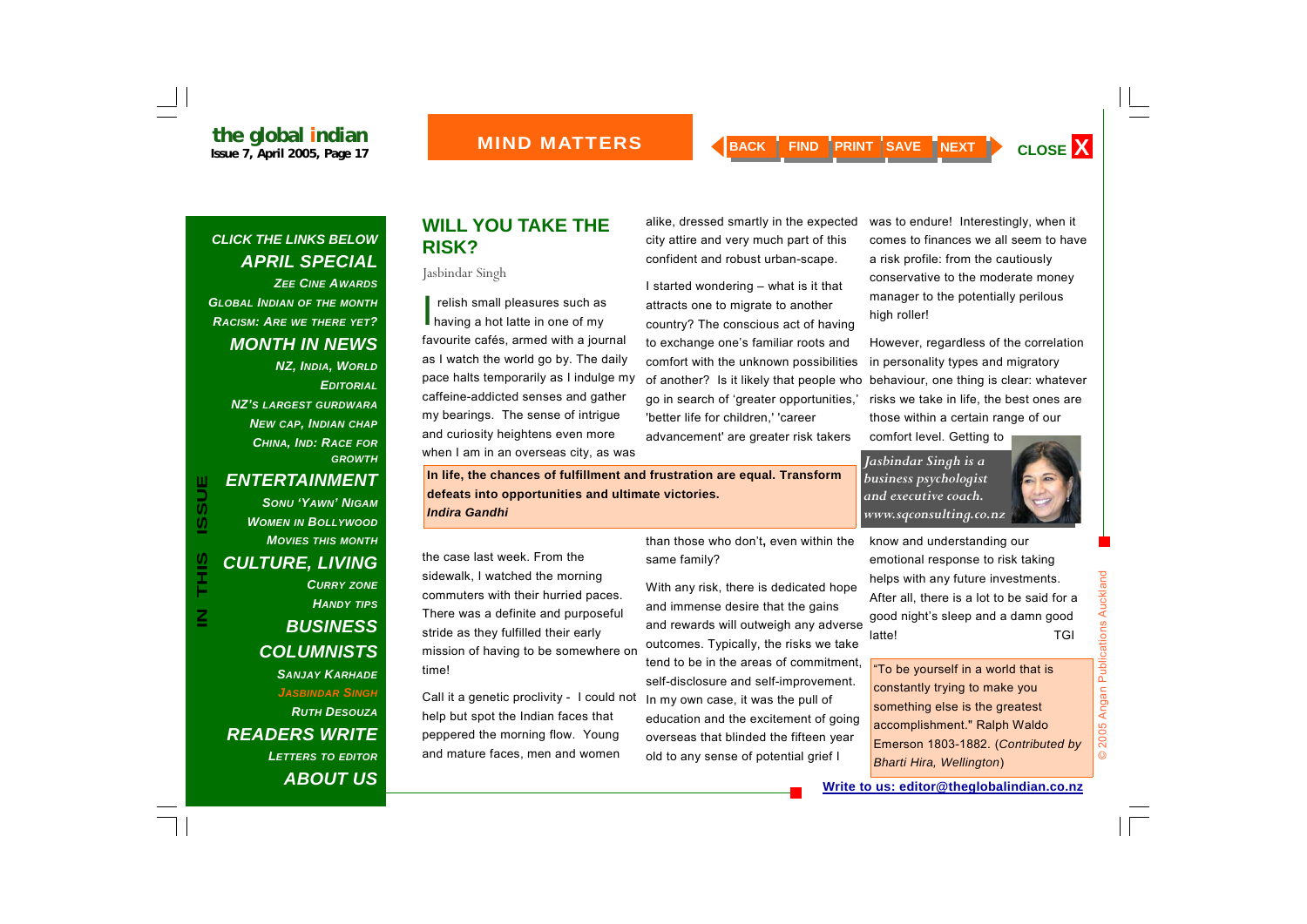#### *OUR IDENTITY*

*Ruth is a researcher, educator and mental-health* 

*nurse.* 

#### *CLICK THE LINKS BELOW APRIL SPECIAL ZEE CINE AWARDSGLOBAL INDIAN OF THE MONTH RACISM: ARE WE THERE YET? MONTH IN NEWS*

*NZ, INDIA, WORLD EDITORIALNZ'S LARGEST GURDWARANEW CAP, INDIAN CHAP CHINA, IND: RACE FOR GROWTH*

 $\boldsymbol{\underline{Z}}$ 

#### *ENTERTAINMENT*

*SONU 'YAWN' NIGAMWOMEN IN BOLLYWOOD MOVIES THIS MONTHCULTURE, LIVING CURRY ZONE HANDY TIPS BUSINESS COLUMNISTS SANJAY KARHADEJASBINDAR SINGHRUTH DESOUZA*

*READERS WRITE LETTERS TO EDITOR ABOUT US*

#### **ONE WORLD!**

Ruth DeSouza

y parents migrated from Africa<br>to Kenya in 1967 and then to New Zealand in 1975. Moving forward to our arrival in New Zealand, everything I had ever known had changed.

The availability of traditional foods, ingredients and so on was limited. The weather was cold and unfriendly, colder than anything we had experienced before. I was dismayed by the lack of wild and colourful animals. I had also lost my place in the world, moving from a familiar social circle to where everything was now unknown. Settling in New Zealand was difficult financially, socially and emotionally.

In Africa there had been a very strong Goan and Indian symbiotic community that provided cultural links. Despite being 'foreign' there was a sub-culture in East Africa that was supportive and understood by Africans. As Alibhai stated in an account of her life in

Uganda, "The Asians had evolved a very strong network, partly because of the needs and fears that inevitably arise when groups migrate and partly because they were

> non-dominant in countries where they had no political power and a constant sense of being vulnerable."

> In New Zealand we were different again, but less well-understood. The ensuing years have become easier and my ambivalence has decreased about whether I belong to Aotearoa. The increase in members of the Goan and African communities have rejuvenated and inspired me and invigorated the communities I am affiliated with.

> The increased availability of a range of ingredients and cultural resources has also made connections with food and other cultural icons more

![](_page_17_Picture_18.jpeg)

Having to scrutinise my identity closely has led me to see the world through many eyes as Edward Said states, "The essential privilege of exile is to have, not just one set of eyes but half a dozen, each of them corresponding to the places you have been…" I believe that my migration and travel experiences give me many ways of seeing the world and that the migrants that come to Aotearoa enrich the country with their lives.

© 2005 Angan Publications Auckland

 $\odot$ 

2005 Angan Publications Auckland

#### **Write to us: editor@theglobalindian.co.nz**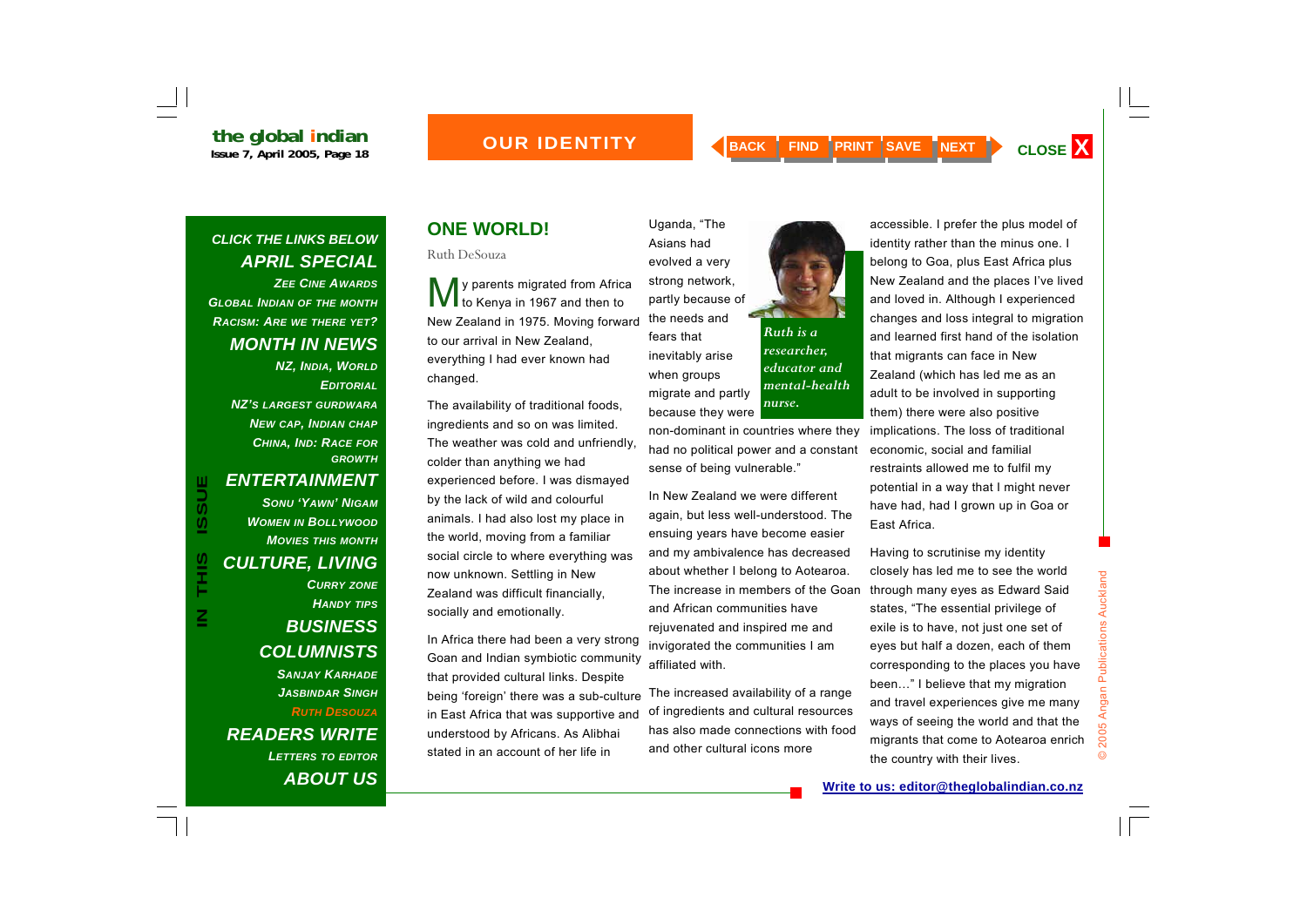#### *CLICK THE LINKS BELOW APRIL SPECIAL ZEE CINE AWARDSGLOBAL INDIAN OF THE MONTH RACISM: ARE WE THERE YET? MONTH IN NEWS*

*NZ, INDIA, WORLD EDITORIALNZ'S LARGEST GURDWARANEW CAP, INDIAN CHAP CHINA, IND: RACE FOR GROWTH*

#### *ENTERTAINMENT*

IN THIS ISSUE

THIS

 $\mathbb Z$ 

**ISSUE** 

*SONU 'YAWN' NIGAMWOMEN IN BOLLYWOOD MOVIES THIS MONTHCULTURE, LIVING CURRY ZONE HANDY TIPS BUSINESS COLUMNISTS SANJAY KARHADEJASBINDAR SINGHRUTH DESOUZAREADERS WRITE LETTERS TO EDITOR*

*ABOUT US*

### **WHY WOMEN PUT UP WITH THIS?**

In my work with the Women's Refuge Movement over a decade, I have seen the quiet assassination of women's self esteem. I congratulate all media who take up this cause as domestic violence is a pirana in our community. I have been resident in Auckland for 16 years now. It's not a surprise that ethnic women suffer major domestic violence. What is surprising is that these women actually believe that they have no alternatives. They don't want to risk what little they have. They hide their suffering from parents and friends.

A recent event reflects on a socially elite, educated couple married for some 30 odd years, having two grown up and educated children. The woman's suffering goes back years but to keep the family together, to keep the name of her husband, she suffered and suffered. FINALLY, it took a second for her to make a decision. One day she got **spat** on by her husband and this action was seen by the daughter. She (the daughter) was so 'yucked' by this that she begged her mother to leave. **How can it be that a person has a better life with another who treats them in this manner? People don't spit on their pets.** 

Remember there is help if you want it(?). Encourage women to take a stand... ask for help...look for people around you for support... get out while you can.

*Ann Pala, Social Commentator/Counsellor, Auckland* 

#### **WE NEED A MOVIE GUIDE**

Thanks for sending me The Global Indian e-zine. I enjoy going through the magazine each month and catching up on the local and Indian news, which we normally loose contact with unless we try and make an attempt.

Here is a useful tip, that you may want to include in your magazine. Why don't you start a top ten Hindi films list? I am a real Hindi film fan, but never know which ones to choose from the many that are released each month.

#### *Darius Mistry, Auckland*

*Starting this issue, we are providing a movie guide to our readers. Enjoy! - Editor* 

#### **WELL DONE**

I recently came across your website and enjoyed reading The Global Indian. It is pleasing to note that ministers Phil Goff and Trevor Mallard are planning to visit India in March to enhance NZ-India ties, particularly in education. There are mutual benefits for both partners in this. I look forward to reading future issues and shall inform my friends about it. Well done. Congratulations and best wishes for the future.

**Dr Aruna Shekar**, Major Leader (Product Development) & Director, Centre for Product Innovation, Institute of Technology & Engineering, Massey University

*We welcome letters to editor. All correspondence will be considered for publication, unless specified otherwise.*